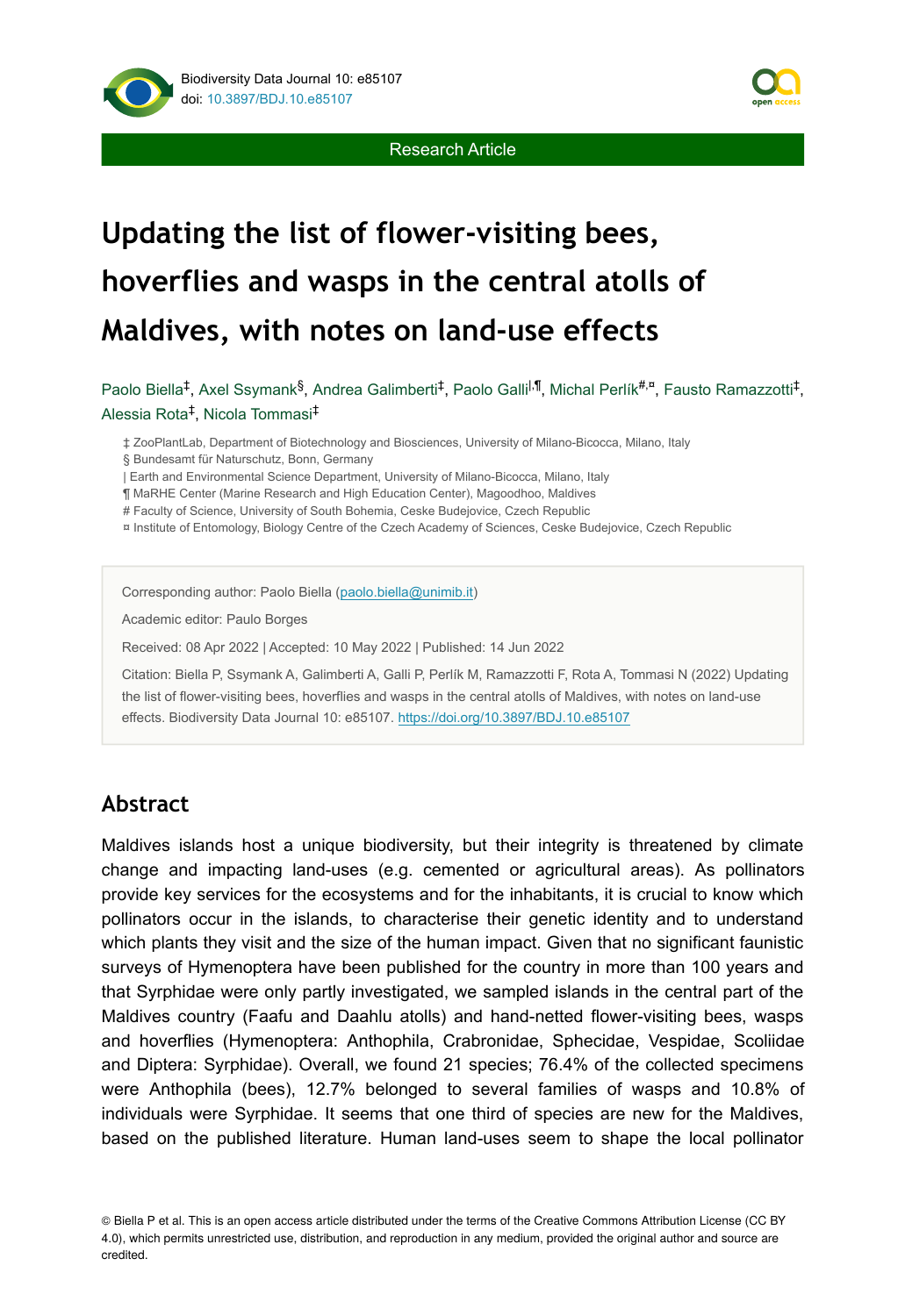fauna since the assemblages of bees, wasps and hoverflies from urbanised and agricultural islands differed from those in resort and natural ones. These pollinators visited 30 plant species in total, although some invasive plants hosted the highest number of flower visitor species. Biogeographically, this pollinating fauna is mostly shared with Sri Lanka and India. Genetically, the used marker hinted for a unique fauna in relation to the rest of the distribution ranges in most cases, although generally within the level of intraspecific genetic variation. This study significantly contributes to increasing the knowledge on the pollinator diversity and genetic identity in Maldives islands also considering the important implications for the islands' land-use and the role of invasive plants. This study will be pivotal for future pollination studies and biodiversity conservation efforts in the region.

## **Keywords**

DNA barcoding, distribution in the oriental region, oceanic island biodiversity, land use effect on pollinators, flower visitor, animals of tropical islands, ecosystem service of pollination, anthropogenetic habitat disturbance, Syrphidae, Anthophila, Apoidea, Vespoidea

## **Introduction**

Pollinators are fundamental for guaranteeing cross-pollination for many plant species, some of which have high direct or indirect importance to human societies ([Potts et al. 2016](#page-24-0) ). It is well recognised that pollination is amongst the key ecosystem services for crops and wild plants [\(Silva et al. 2021](#page-24-1)), a service delivered by means of intricate interactions between pollinators and plants [\(Biella et al. 2019a](#page-21-0), [Biella et al. 2019b\)](#page-21-1). For instance, about 90% of wild plants are estimated to be pollinated by animals [\(Ollerton et al. 2011\)](#page-23-0). Moreover, pollinators greatly contribute to global food security by supporting about 75% of food production worldwide ([Klein et al. 2007,](#page-22-0) [Tscharntke 2021\)](#page-25-0), providing also access to vitamins and other nutritional components [\(Porto et al. 2021](#page-24-2)). Even on islands, the pollination services are important for agricultural production of the inhabiting societies [\(Picanço et al. 2017\)](#page-23-1) and the study and protection of pollinators there is a priority.

Pollinators and the ecosystems on small islands are facing an uncertain future due to climate change, human alteration of landscapes and invasive species ([Harter et al. 2015,](#page-22-1) [Sánchez-Ortiz et al. 2020\)](#page-24-3). In particular, several island countries have suffered from rapid growths of urbanised or agriculture areas, further increasing the uncertainties to the conservation of the often unique island flora and fauna ([Fallati et al. 2017](#page-22-2), [Steibl and](#page-24-4) [Laforsch 2019,](#page-24-4) [Tommasi et al. 2022](#page-25-1)). These factors add to existing constraints, mainly the small geographic ranges and isolation [\(Spengler et al. 2011](#page-24-5)), competitive invasive species becoming abundant ([Kaiser-Bunbury et al. 2017\)](#page-22-3) and increasing impact of human practices altering the landscape ([Bissessur et al. 2017](#page-21-2)). The result of this combination of factors leads to small islands often hosting fewer bee or wasp species ([Spengler et al. 2011](#page-24-5)) and bee assemblages of different composition ([Zanella et al. 1998\)](#page-25-2), compared to the mainland.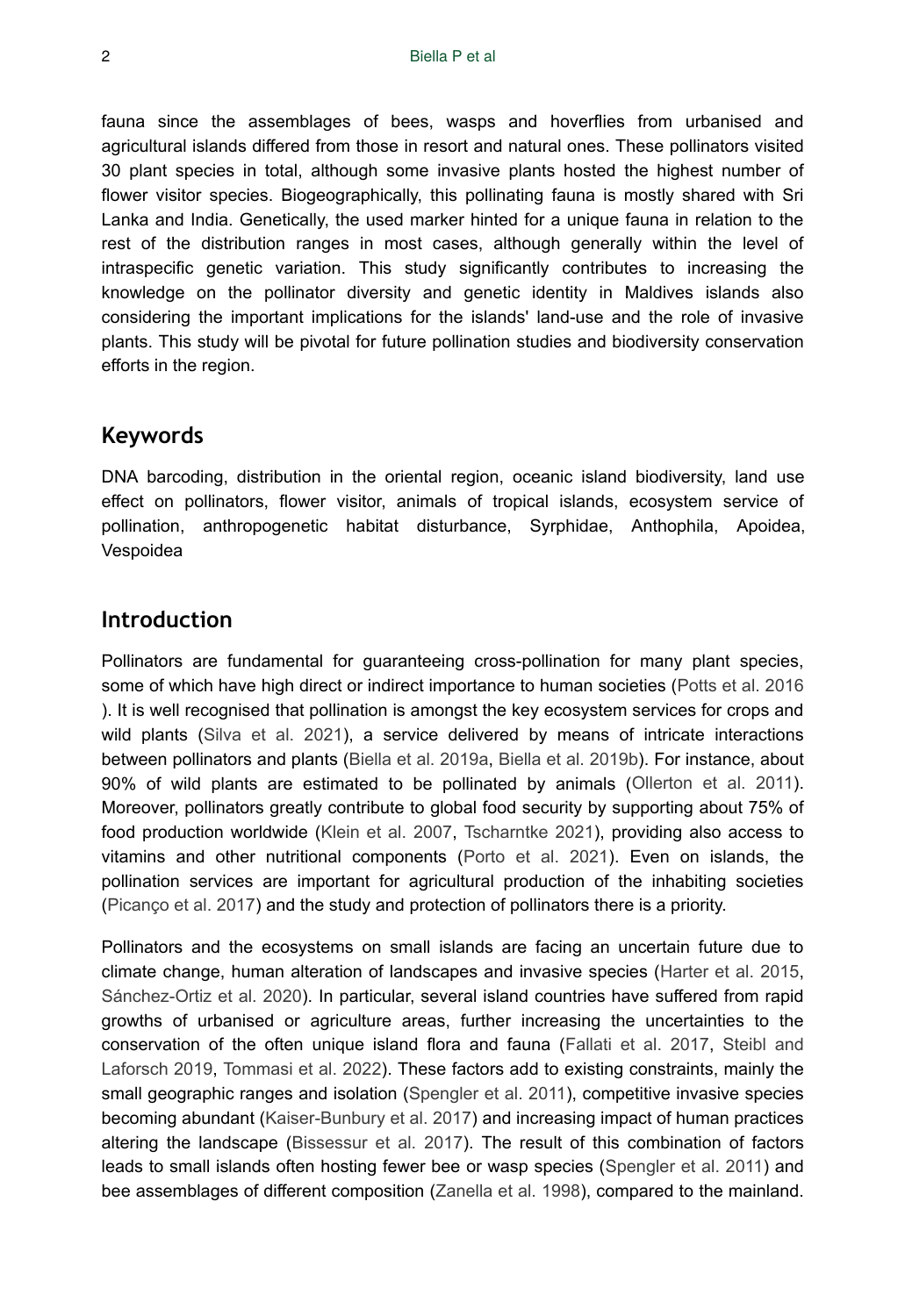In addition, islands usually select an immigrant pollinator fauna adapted to long dispersal, as, for instance, bee species are of moderate size and so they can undertake longer flights or bees are associated with a wood-nesting strategy allowing passive transport over water [\(Poulsen and Rasmussen 2020\)](#page-24-6). Therefore, all these natural and artificial processes can directly determine the community composition of pollinators inhabiting an island.

Maldives islands are being increasingly transformed by human activities and this usually implies a growing impact on natural ecosystems [\(Fallati et al. 2017](#page-22-2), [Tommasi et al. 2022\)](#page-25-1). The impact usually affects and transforms the features of the habitats that, in natural condition, would appear as composed by a foreshore with occasional creeping sand-binder plants, a beach crest hosting mainly shrubs adapted to wind and salt spray and the inner island with its dense forest of trees and shrubs [\(Selvam 2007](#page-24-7)). The animals and plants of Maldives are peculiar because these island are located in a key biogeographical position, being relatively near the Indian subcontinent, but also relatively close to islands, such as Mauritius and Seychelles, notorious stepping stones of species from Africa [\(Anderson](#page-21-3) 2009, [Warren et al. 2010\)](#page-25-3). Maldives have been well surveyed in terms of vertebrates, marine animals and plants ([Pichon and Benzoni 2007,](#page-23-2) [Factor and Shafeeqa 2010](#page-22-4), [Kitchen-](#page-22-5)[Wheeler et al. 2012](#page-22-5), [Anderson et al. 2016\)](#page-21-4), but the terrestrial invertebrate fauna is less known. More recent, albeit preliminary, surveys on this fauna regarded the orthopteroids, spiders and other insects of economic importance ([Kevan and Kevan 1995](#page-22-6), [Watson et al.](#page-25-4) [1995](#page-25-4), [Steibl et al. 2020\)](#page-24-8). In fact, a detailed investigation of pollinator communities in the Maldives islands has not taken place after a pioneering study on bees and wasps at the end of the 19<sup>th</sup> century ([Cameron 1901\)](#page-21-5). Additional, but scattered contributions for Hymenoptera are hidden in later taxonomic studies on single genera comprising the Oriental Region (e.g. [Blüthgen 1925,](#page-21-6) [Reyes 1991\)](#page-24-9), but they usually lack detailed distribution information for Maldives. Conversely, other frequent flower visitors, such as Syrphidae, have seldom been investigated in this country and firstly reported there only in 1995 for biological control ([Watson et al. 1995\)](#page-25-4), according to the published literature. Given the lack of recent surveys, the fragmented information on the distributions and the existing human footprint, it is, therefore, a priority to characterise the pollinator fauna of this region.

In this study, we surveyed several islands located in two atolls in the central part of the Republic of Maldives, characterised by different land-uses and levels of naturality. Here, we intend to fill the existing gap in the knowledge of the local fauna of flower-visitors, which is a recognised first step for updating the regional faunistic list of species and it is the basis for future studies and measures of conservation ([Biella and Galimberti 2020](#page-21-7), [Cornalba et](#page-21-8) [al. 2020\)](#page-21-8). The aims were: (a) to characterise the distribution and genetic identities of flower-visiting bees, wasps and hoverflies in these islands; (b) to investigate how island land-use by humans shapes the composition of the flower-visiting fauna, also in relation to the visited flora.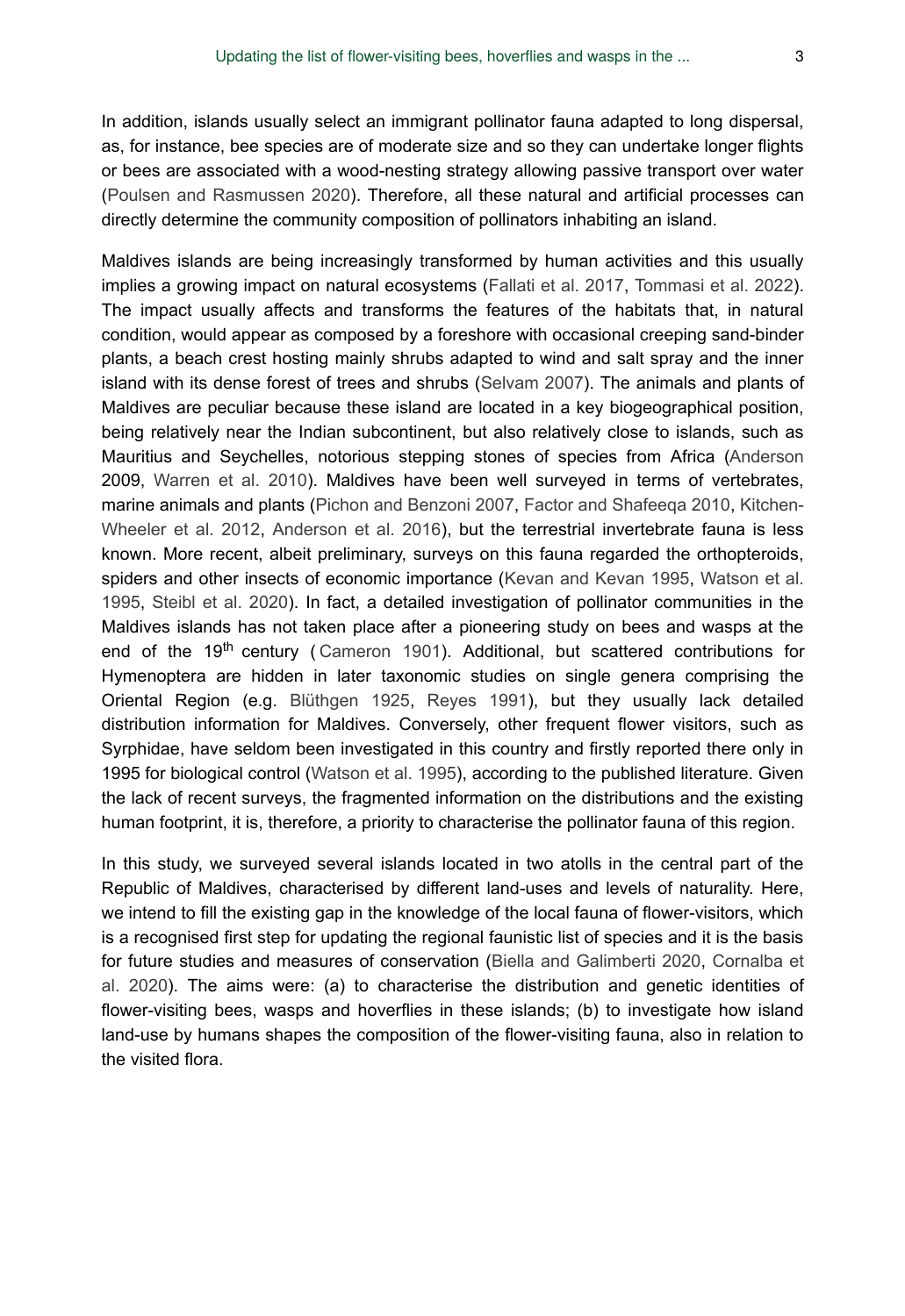## **Methods**

#### **Sampled islands**

The surveys took place on 11 islands of two adjacent atolls, Faafu and Daahlu, located in the central part of the Republic of Maldives (3.05537N 72.89129E, about 150 km south from the capital Male, Fig. [1\)](#page-3-0). In Maldives, the climate is characterised by little seasonal variation around the mean temperature of 28°C and two monsoon periods ([Bailey et al.](#page-21-9) [2015](#page-21-9)). The islands are geologically constituted by sands and gravels of reefs and they are small in terms of emerged surface (0.1-5  $km^2$ ). They are either uninhabited, inhabited, dedicated to agriculture or resorts. Uninhabited islands are usually covered with dense forests occasionally mixed with shrubs and understorey plants. In islands dedicated to other uses, the typical coastal forest is intermixed with coastal strips of coconut plantations. The inner parts are occupied either by urban settlements or agricultural land or resorts. These land-uses can impact the vegetation, resulting in heterogeneous tree cover, scattered trees, cultivated fruit or ornamental plants intermixed with managed open areas. Non-native plant species cover almost 60% of the community composition of this archipelago ([Sujanapal and Sankaran 2016](#page-24-10)). Lastly, island resorts are entirely dedicated to tourism, as they originated from previously uninhabited islands. These resorts vary greatly in terms of impact on the original natural environment, but usually they alternate patches of semi-natural, albeit managed forests, with gardens and touristic structures.

<span id="page-3-0"></span>

Sampled islands in the Faafu and Dhaalu atolls of Maldives.

#### **Sampling**

Between 16 October and 1 November 2019, entomological nets were used to collect flower-visiting insects along free transects crossing areas of homogeneous vegetation of about 50 x 50 m at each sampling location. Pollinators were collected during a fixed time of three hours per site between 9:00-16:00 h to facilitate comparison across sites, with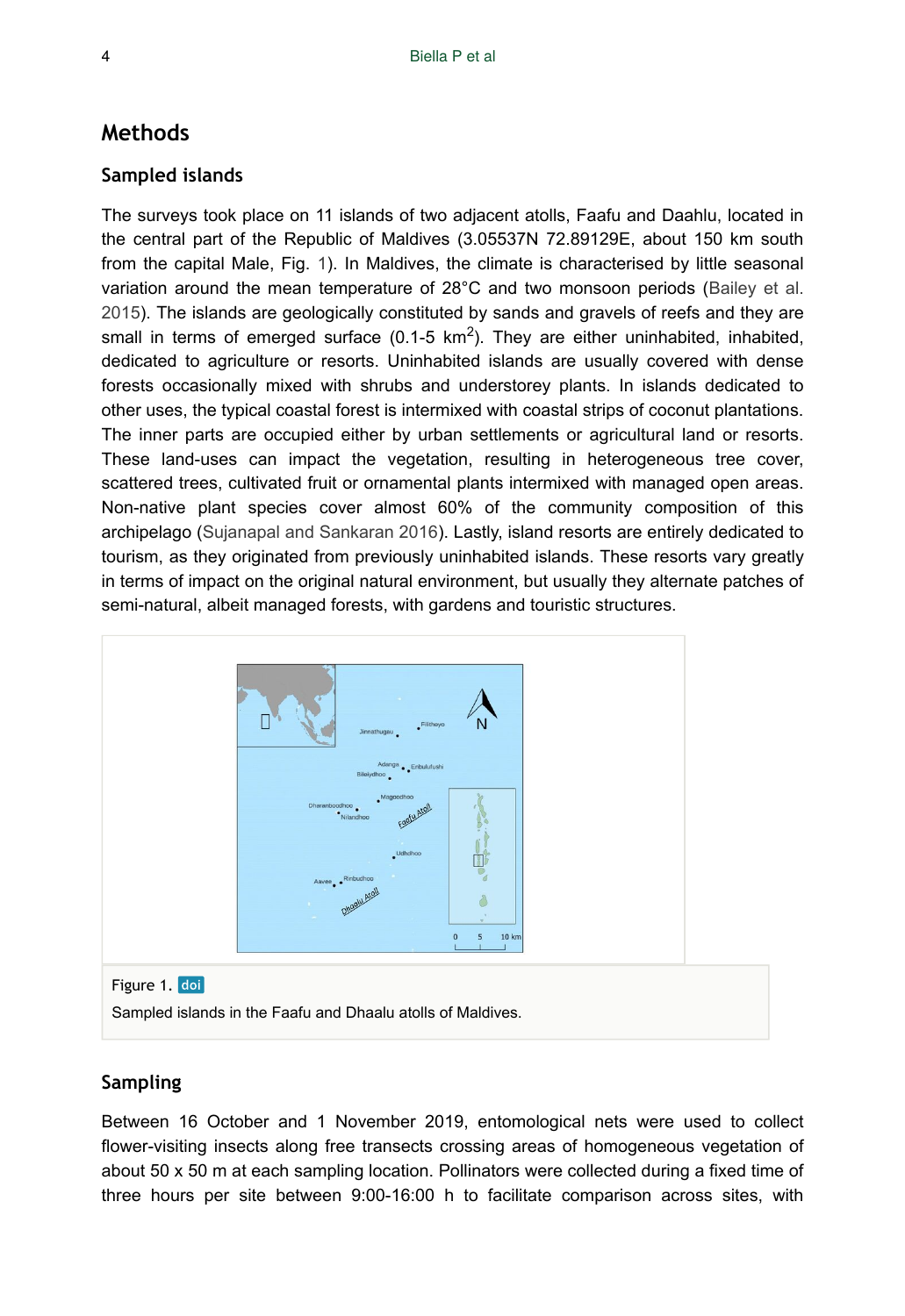uniform weather conditions across samplings. Specimens were stored individually in clean tubes with 70% ethanol solution. The plants where the flower visitors were captured were determined using [Sujanapal and Sankaran \(2016\)](#page-24-10). The visited plants were also categorised as "native", "exotic non-invasive" and "invasive" following Sujanapal and Sankaran (2016) and [Thomas \(2011\).](#page-25-5) Permissions relevant to undertake the research were obtained from the applicable governmental agencies. Specimens are stored in the collection of the ZooPlantLab of the University of Milano-Bicocca (https://www.gbif.org/ grscicoll/institution/2936ff1c-6eb4-49eb-b728-8084ca2f9fa9). Overall, 17 sampling sites were included in the survey, distributed in different habitats of the islands (Table [1\)](#page-4-0).

#### <span id="page-4-0"></span>Table 1.

Species identity, sampling locations and main land-use of the islands where bees, wasps and hoverflies were surveyed . "A", "B" or "C" is indicated in case of several sites per island.

| <b>Pollinator</b>                                     |                | Abundance Flower species                                                                                                                     |
|-------------------------------------------------------|----------------|----------------------------------------------------------------------------------------------------------------------------------------------|
| Apidae                                                | 150            |                                                                                                                                              |
| <b>Braunsapis picitarsis</b><br>(Cameron, 1902)       | 53             | Cyanthillium cinereum (L.) H.Rob.; Euphorbia cyathophora Murray;<br>Launaea sarmentosa (Willd.) Sch. Bip. ex Kuntze; Melanthera biflora (L.) |
| Adanga (Natural);<br>3.13897, 73.0083                 | 3              | Wild.; Muntingia calabura L.; Scaevola taccada (Gaertn.) Roxb.; Turnera<br>ulmifolia L.                                                      |
| Bileiydhoo A (Urban);<br>3.11997, 72.9839             | $\overline{4}$ |                                                                                                                                              |
| Bileiydhoo B (Urban);<br>3.11535, 72.9864             | 5              |                                                                                                                                              |
| Dharanboodhoo A<br>(Agricultural); 3.0613,<br>72.9243 | 1              |                                                                                                                                              |
| Enbulufushi (Natural);<br>3.13416, 73.0181            | 7              |                                                                                                                                              |
| Jinnathugau (Natural);<br>3.20051, 72.9979            | 3              |                                                                                                                                              |
| Magoodhoo A (Urban);<br>3.07754, 72.9633              | 3              |                                                                                                                                              |
| Magoodhoo B (Urban);<br>3.08023, 72.9658              | $\overline{2}$ |                                                                                                                                              |
| Magoodhoo C (Urban);<br>3.07667, 72.9600              | 12             |                                                                                                                                              |
| Nilandhoo A (Urban);<br>3.05537, 72.8912              | 3              |                                                                                                                                              |
| Nilandhoo B (Urban);<br>3.05675, 72.8866              | 1              |                                                                                                                                              |
| Rinbudhoo A (Urban);<br>2.92381, 72.8956              | 6              |                                                                                                                                              |
| Rinbudhoo B (Urban);<br>2.92525, 72.8942              | 3              |                                                                                                                                              |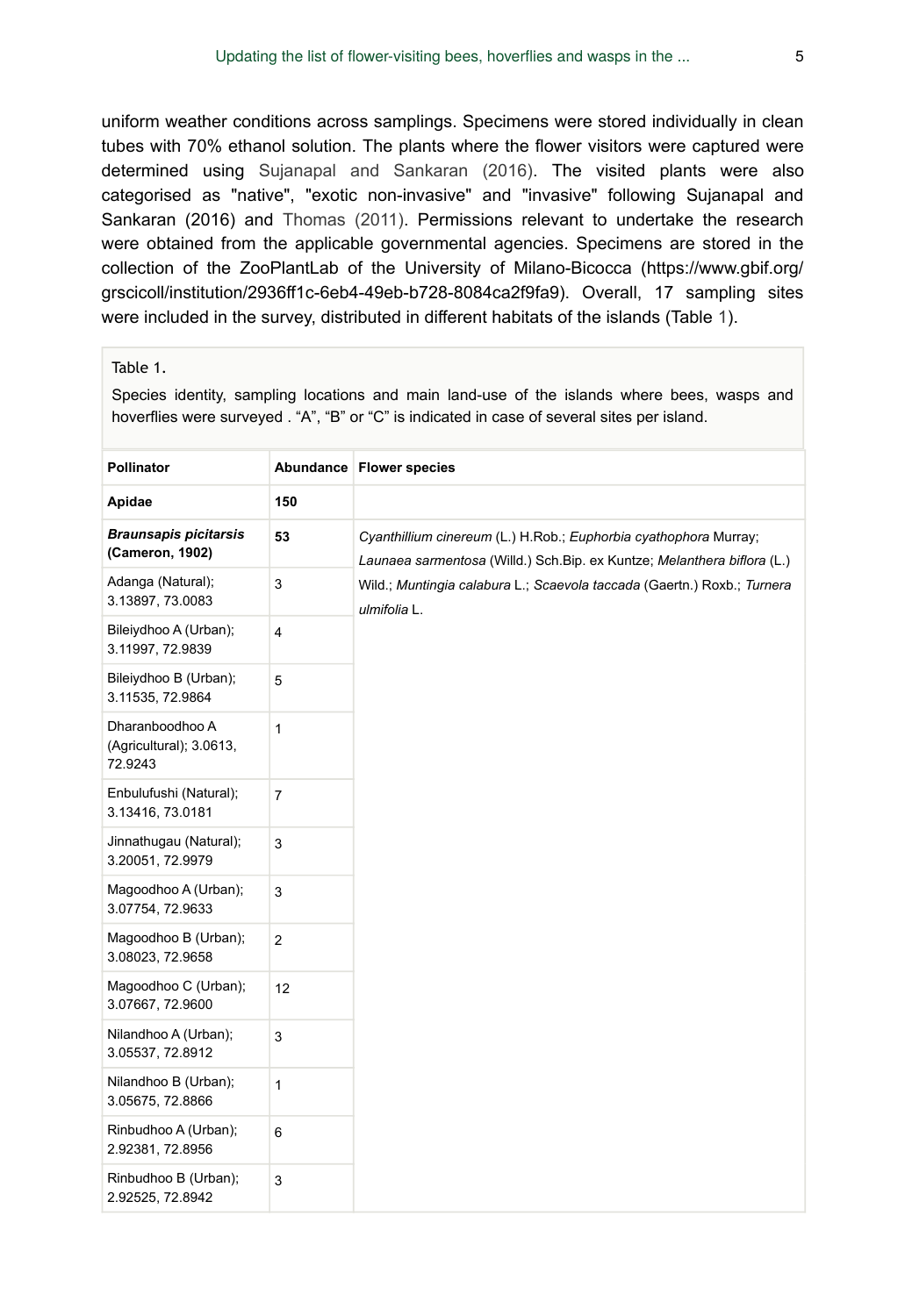#### 6 Biella P et al

| <b>Pollinator</b>                                      |             | Abundance Flower species                                                                                                                               |  |  |  |  |  |
|--------------------------------------------------------|-------------|--------------------------------------------------------------------------------------------------------------------------------------------------------|--|--|--|--|--|
| Ceratina binghami<br>Cockerell, 1908                   | 29          | Corchorus sp.; Indigofera sp.; Launaea sarmentosa (Willd.) Sch. Bip. ex<br>Kuntze; Melanthera biflora (L.) Wild.; Pemphis acidula J.R. Forst. e G.     |  |  |  |  |  |
| Aavee (Resort); 2.91822,<br>72.8832                    | 1           | Forst.; Scaevola taccada (Gaertn.) Roxb.; Stachytarpheta jamaicensis<br>(L.) Vahl; Tridax procumbens L.                                                |  |  |  |  |  |
| Bileiydhoo B (Urban);<br>3.11535, 72.9864              | 1           |                                                                                                                                                        |  |  |  |  |  |
| Dharanboodhoo A<br>(Agricultural); 3.0613,<br>72.9243  | 2           |                                                                                                                                                        |  |  |  |  |  |
| Filitheyo (Resort);<br>2.91822, 72.8832                | 5           |                                                                                                                                                        |  |  |  |  |  |
| Jinnathugau (Natural);<br>3.20051, 72.9979             | 5           |                                                                                                                                                        |  |  |  |  |  |
| Magoodhoo A (Urban);<br>3.07754, 72.9633               | 1           |                                                                                                                                                        |  |  |  |  |  |
| Magoodhoo B (Urban);<br>3.08023, 72.9658               | 2           |                                                                                                                                                        |  |  |  |  |  |
| Nilandhoo A (Urban);<br>3.05537, 72.8912               | 1           |                                                                                                                                                        |  |  |  |  |  |
| Rinbudhoo A (Urban);<br>2.92381, 72.8956               | 3           |                                                                                                                                                        |  |  |  |  |  |
| Rinbudhoo B (Urban);<br>2.92525, 72.8942               | 7           |                                                                                                                                                        |  |  |  |  |  |
| Udhdhoo (Agricultural);<br>2.97111, 72.9913            | 1           |                                                                                                                                                        |  |  |  |  |  |
| Xylocopa bryorum<br>(Fabricius, 1775)                  | 21          | Mimusops elengi L.; Morinda citrifolia L.; Passiflora edulis Sims; Pemphis<br>acidula J.R. Forst. e G. Forst.; Scaevola taccada (Gaertn.) Roxb.; Senna |  |  |  |  |  |
| Bileiydhoo B (Urban);<br>3.11535, 72.9864              | 1           | suratensis (DC.) Irwin & Barneby                                                                                                                       |  |  |  |  |  |
| Dharanboodhoo A<br>(Agricultural); 3.0613,<br>72.9243  | 1           |                                                                                                                                                        |  |  |  |  |  |
| Dharanboodhoo B<br>(Agricultural); 3.06326,<br>72.9300 | 2           |                                                                                                                                                        |  |  |  |  |  |
| Filitheyo (Resort);<br>2.91822, 72.8832                | 1           |                                                                                                                                                        |  |  |  |  |  |
| Magoodhoo A (Urban);<br>3.07754, 72.9633               | 2           |                                                                                                                                                        |  |  |  |  |  |
| Magoodhoo B (Urban);<br>3.08023, 72.9658               | 7           |                                                                                                                                                        |  |  |  |  |  |
| Magoodhoo C (Urban);<br>3.07667, 72.9600               | $\mathbf 2$ |                                                                                                                                                        |  |  |  |  |  |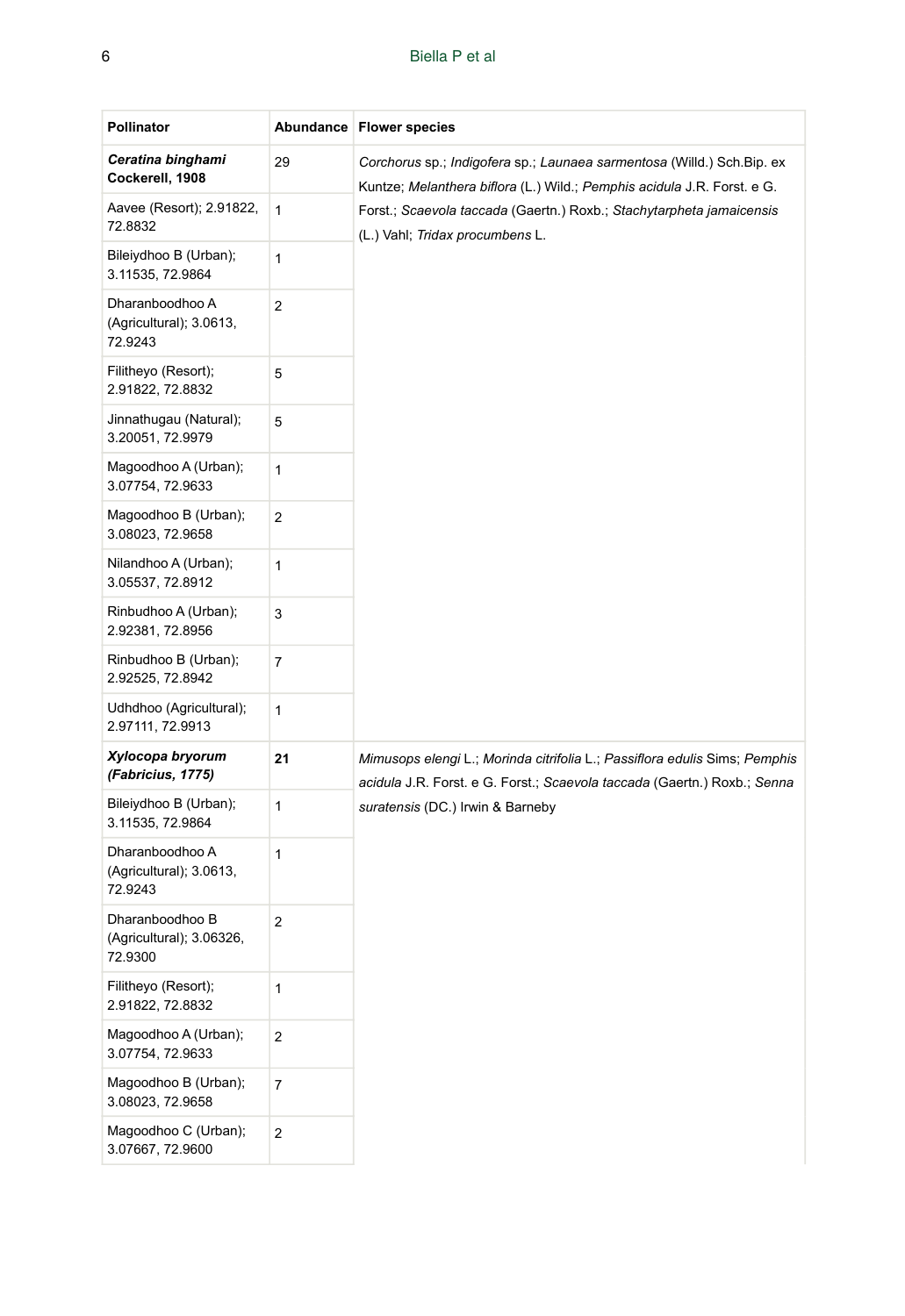| Pollinator                                       |                | Abundance   Flower species                                                                                                                          |
|--------------------------------------------------|----------------|-----------------------------------------------------------------------------------------------------------------------------------------------------|
| Nilandhoo B (Urban);<br>3.05675, 72.8866         | 2              |                                                                                                                                                     |
| Rinbudhoo B (Urban);<br>2.92525, 72.8942         | $\mathbf 2$    |                                                                                                                                                     |
| Udhdhoo (Agricultural);<br>2.97111, 72.9913      | 1              |                                                                                                                                                     |
| Xylocopa fenestrata<br>(Fabricius, 1798)         | 41             | Abutilon indium (L.) Sweet; Coleus scutellarioides (L.) Benth.; Melanthera<br>biflora (L.) Wild.; Pemphis acidula J.R. Forst. e G. Forst.; Scaevola |
| Aavee (Resort); 2.91822,<br>72.8832              | 3              | taccada (Gaertn.) Roxb.; Stachytarpheta jamaicensis (L.) Vahl; Turnera<br>ulmifolia L.                                                              |
| Adanga (Natural);<br>3.13897, 73.0083            | 8              |                                                                                                                                                     |
| Bileiydhoo A (Urban);<br>3.11997, 72.9839        | 11             |                                                                                                                                                     |
| Bileiydhoo B (Urban);<br>3.11535, 72.9864        | $\overline{c}$ |                                                                                                                                                     |
| Enbulufushi (Natural);<br>3.13416, 73.0181       | 1              |                                                                                                                                                     |
| Jinnathugau (Natural);<br>3.20051, 72.9979       | 4              |                                                                                                                                                     |
| Magoodhoo A (Urban);<br>3.07754, 72.9633         | 2              |                                                                                                                                                     |
| Magoodhoo C (Urban);<br>3.07667, 72.9600         | 1              |                                                                                                                                                     |
| Nilandhoo A (Urban);<br>3.05537, 72.8912         | 5              |                                                                                                                                                     |
| Rinbudhoo A (Urban);<br>2.92381, 72.8956         | 3              |                                                                                                                                                     |
| Rinbudhoo B (Urban);<br>2.92525, 72.8942         | 1              |                                                                                                                                                     |
| Xylocopa tenuiscapa<br>Westwood, 1840            | 6              | Canavalia cathartica Thouars; Senna suratensis (DC.) Irwin & Barneby                                                                                |
| Bileiydhoo B (Urban);<br>3.11535, 72.9864        | $\overline{2}$ |                                                                                                                                                     |
| Magoodhoo C (Urban);<br>3.07667, 72.9600         | 3              |                                                                                                                                                     |
| Rinbudhoo B (Urban);<br>2.92525, 72.8942         | 1              |                                                                                                                                                     |
| Crabronidae                                      | 20             |                                                                                                                                                     |
| <b>Bembecinus pusillus</b><br>(Handlirsch, 1892) | 1              | Guettarda speciosa L.                                                                                                                               |
| Enbulufushi (Natural);<br>3.13416, 73.0181       | 1              |                                                                                                                                                     |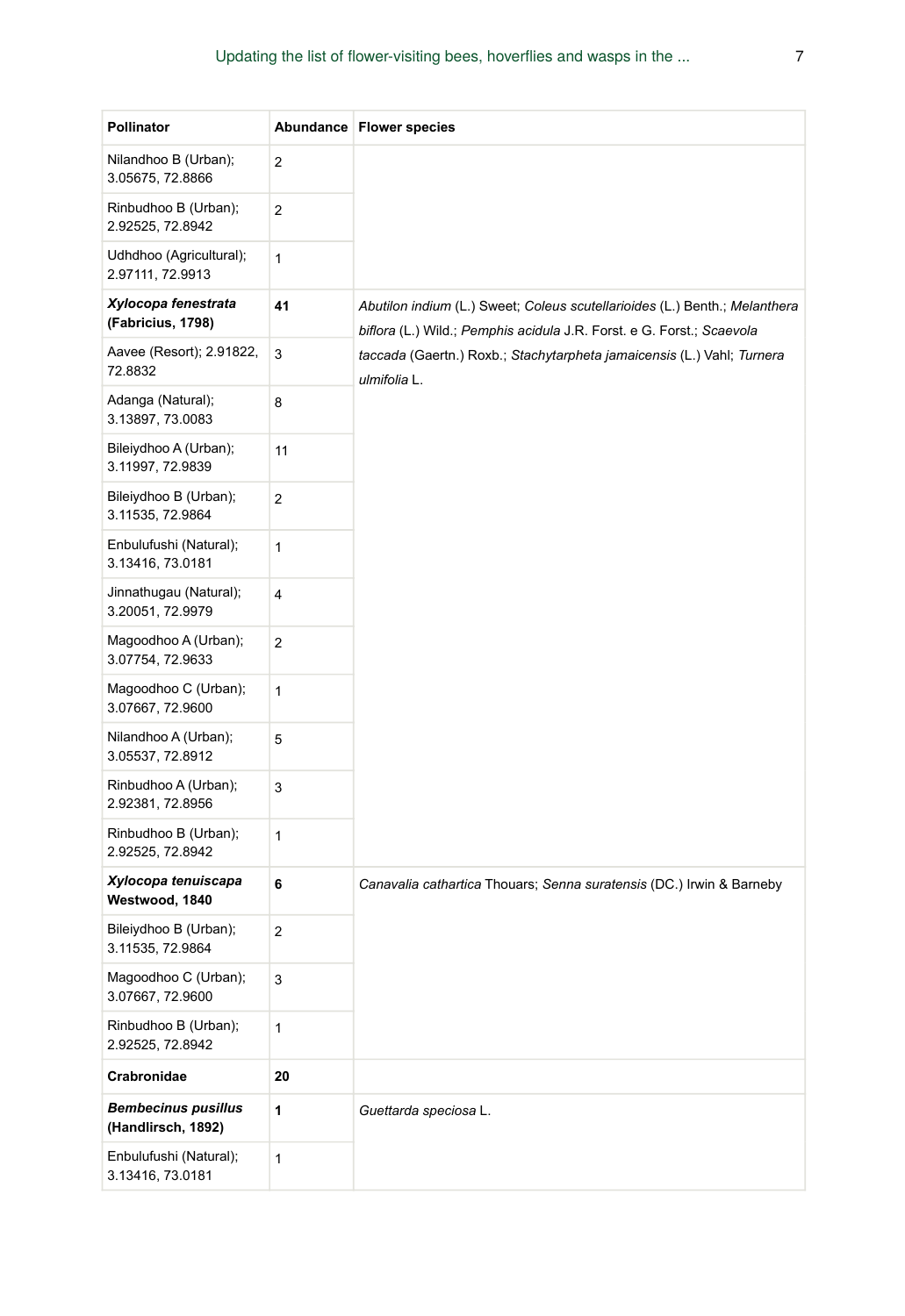#### 8 Biella P et al

| <b>Pollinator</b>                                       |    | Abundance   Flower species                                                                                                                         |
|---------------------------------------------------------|----|----------------------------------------------------------------------------------------------------------------------------------------------------|
| <b>Bembix borrei</b><br>Handlirsch, 1893                | 19 | Melanthera biflora (L.) Wild.; Phyla nodiflora (L.) Greene; Sphagneticola<br>trilobata (L.) Pruski; Tridax procumbens L.                           |
| Bileiydhoo A (Urban);<br>3.11997, 72.9839               | 3  |                                                                                                                                                    |
| Bileiydhoo B (Urban);<br>3.11535, 72.9864               | 1  |                                                                                                                                                    |
| Dharanboodhoo A<br>(Agricultural); 3.0613,<br>72.9243   | 2  |                                                                                                                                                    |
| Magoodhoo A (Urban);<br>3.07754, 72.9633                | 4  |                                                                                                                                                    |
| Nilandhoo A (Urban);<br>3.05537, 72.8912                | 4  |                                                                                                                                                    |
| Nilandhoo B (Urban);<br>3.05675, 72.8866                | 3  |                                                                                                                                                    |
| Rinbudhoo A (Urban);<br>2.92381, 72.8956                | 2  |                                                                                                                                                    |
| Halictidae                                              | 85 |                                                                                                                                                    |
| <b>Ceylalictus</b><br>appendiculatus<br>(Cameron, 1902) | 6  | Launaea sarmentosa (Willd.) Sch. Bip. ex Kuntze; Melanthera biflora (L.)<br>Wild.                                                                  |
| Bileiydhoo B (Urban);<br>3.11535, 72.9864               | 1  |                                                                                                                                                    |
| Enbulufushi (Natural);<br>3.13416, 73.0181              | 3  |                                                                                                                                                    |
| Jinnathugau (Natural);<br>3.20051, 72.9979              | 1  |                                                                                                                                                    |
| Magoodhoo C (Urban);<br>3.07667, 72.9600                | 1  |                                                                                                                                                    |
| Lasioglossum<br>albescens (Smith, 1853)                 | 79 | Coleus scutellarioides (L.) Benth.; Cyanthillium cinereum (L.) H.Rob.;<br>Euphorbia cyathophora Murray; Euphorbia splendens Bojer ex Hook.;        |
| Aavee (Resort); 2.91822,<br>72.8832                     | 6  | Melanthera biflora (L.) Wild.; Mimusops elengi L.; Morinda citrifolia L.;<br>Muntingia calabura L.; Pemphis acidula J.R. Forst. e G. Forst.; Phyla |
| Bileiydhoo A (Urban);<br>3.11997, 72.9839               | 4  | nodiflora (L.) Greene; Scaevola taccada (Gaertn.) Roxb.; Sphagneticola<br>trilobata (L.) Pruski; Stachytarpheta jamaicensis (L.) Vahl; Tridax      |
| Bileiydhoo B (Urban);<br>3.11535, 72.9864               | 8  | procumbens L.; Turnera ulmifolia L.                                                                                                                |
| Dharanboodhoo A<br>(Agricultural); 3.0613,<br>72.9243   | 6  |                                                                                                                                                    |
| Filitheyo (Resort);<br>2.91822, 72.8832                 | 3  |                                                                                                                                                    |
| Magoodhoo A (Urban);<br>3.07754, 72.9633                | 10 |                                                                                                                                                    |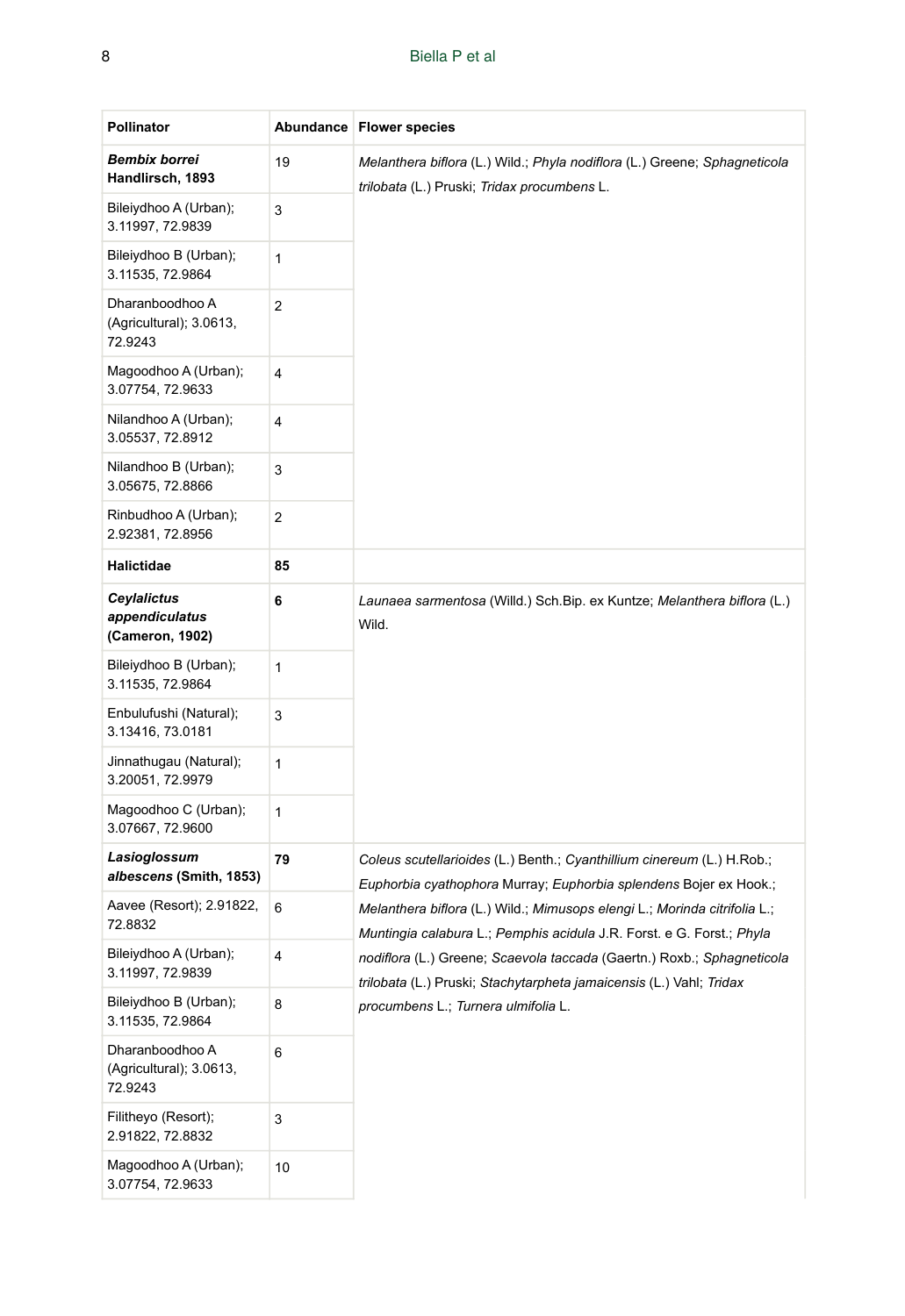| <b>Pollinator</b>                                     |                | Abundance   Flower species                                                                                                                     |  |  |  |  |
|-------------------------------------------------------|----------------|------------------------------------------------------------------------------------------------------------------------------------------------|--|--|--|--|
| Magoodhoo B (Urban);<br>3.08023, 72.9658              | 12             |                                                                                                                                                |  |  |  |  |
| Magoodhoo C (Urban);<br>3.07667, 72.9600              | 8              |                                                                                                                                                |  |  |  |  |
| Nilandhoo A (Urban);<br>3.05537, 72.8912              | 2              |                                                                                                                                                |  |  |  |  |
| Nilandhoo B (Urban);<br>3.05675, 72.8866              | 3              |                                                                                                                                                |  |  |  |  |
| Rinbudhoo A (Urban);<br>2.92381, 72.8956              | 6              |                                                                                                                                                |  |  |  |  |
| Rinbudhoo B (Urban);<br>2.92525, 72.8942              | 11             |                                                                                                                                                |  |  |  |  |
| Megachilidae                                          | 5              |                                                                                                                                                |  |  |  |  |
| <b>Megachile laticeps</b><br>Smith, 1853              | 5              | Scaevola taccada (Gaertn.) Roxb.; Stachytarpheta jamaicensis (L.) Vahl                                                                         |  |  |  |  |
| Magoodhoo B (Urban);<br>3.08023, 72.9658              | 2              |                                                                                                                                                |  |  |  |  |
| Rinbudhoo A (Urban);<br>2.92381, 72.8956              | 2              |                                                                                                                                                |  |  |  |  |
| Rinbudhoo B (Urban);<br>2.92525, 72.8942              | 1              |                                                                                                                                                |  |  |  |  |
| <b>Scoliidae</b>                                      | 13             |                                                                                                                                                |  |  |  |  |
| Campsomeriella collaris<br>(Fabricius, 1775)          | 13             | Coleus scutellarioides (L.) Benth.; Cyanthillium cinereum (L.) H.Rob.;<br>Melanthera biflora (L.) Wild.; Muntingia calabura L.; Stachytarpheta |  |  |  |  |
| Aavee (Resort); 2.91822,<br>72.8832                   | 5              | jamaicensis (L.) Vahl; Tithonia diversifolia (Hemsl.) A.Gray; Tridax<br>procumbens L.                                                          |  |  |  |  |
| Dharanboodhoo A<br>(Agricultural); 3.0613,<br>72.9243 | 1              |                                                                                                                                                |  |  |  |  |
| Filitheyo (Resort);<br>2.91822, 72.8832               | 1              |                                                                                                                                                |  |  |  |  |
| Magoodhoo A (Urban);<br>3.07754, 72.9633              | 1              |                                                                                                                                                |  |  |  |  |
| Nilandhoo A (Urban);<br>3.05537, 72.8912              | 2              |                                                                                                                                                |  |  |  |  |
| Udhdhoo (Agricultural);<br>2.97111, 72.9913           | 3              |                                                                                                                                                |  |  |  |  |
| Sphecidae                                             | $\mathbf 2$    |                                                                                                                                                |  |  |  |  |
| Chalybion japonicum<br>(Gribodo, 1883)                | $\mathbf 2$    | Euphorbia splendens Bojer ex Hook.                                                                                                             |  |  |  |  |
| Magoodhoo B (Urban);<br>3.08023, 72.9658              | $\overline{c}$ |                                                                                                                                                |  |  |  |  |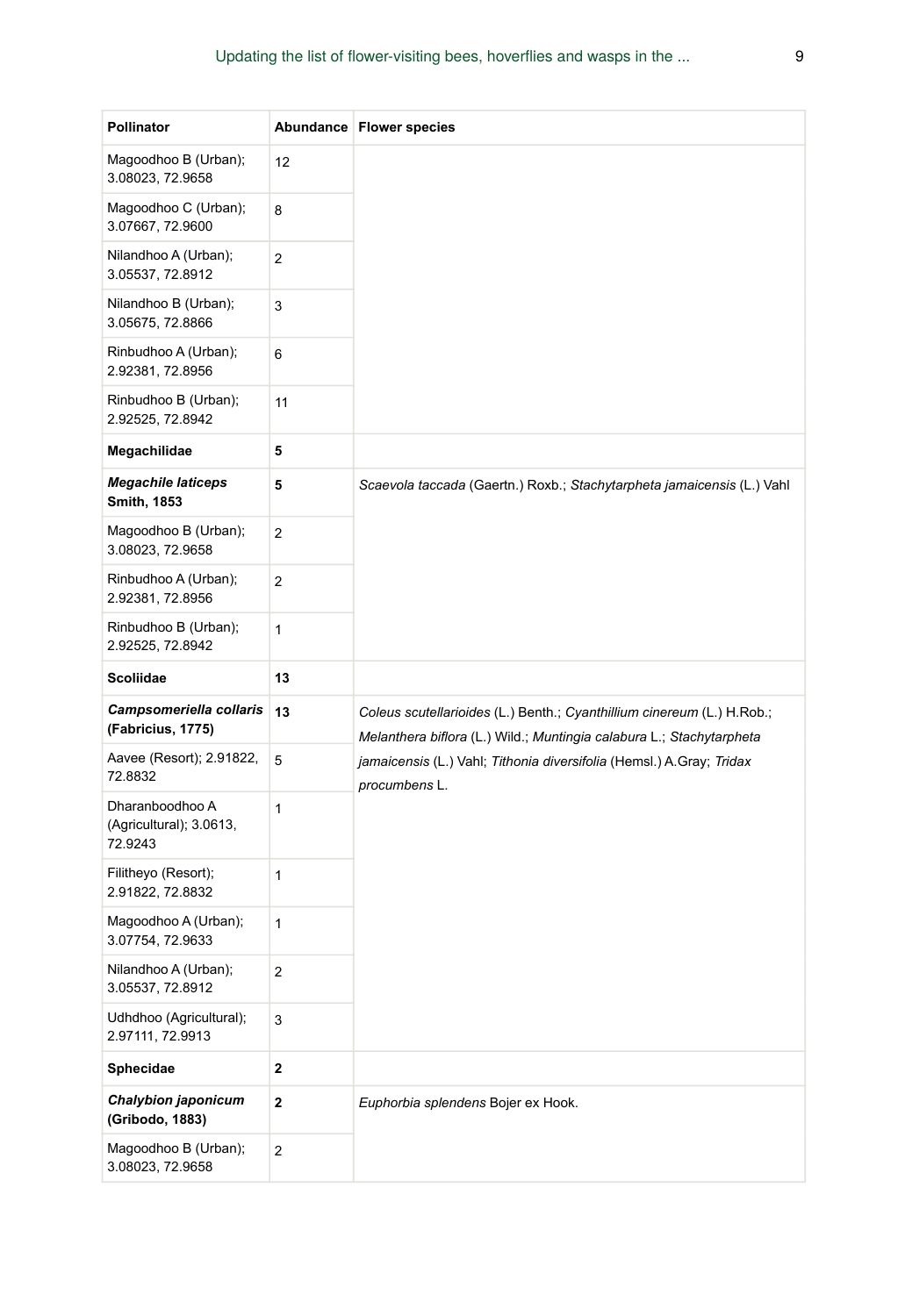| <b>Pollinator</b>                                     |              | Abundance   Flower species                                                                                                                  |  |  |  |  |  |
|-------------------------------------------------------|--------------|---------------------------------------------------------------------------------------------------------------------------------------------|--|--|--|--|--|
| Syrphidae                                             | 34           |                                                                                                                                             |  |  |  |  |  |
| Allobaccha amphithoe<br>(Walker, 1849)                | $\mathbf{2}$ | Euphorbia splendens Bojer ex Hook.                                                                                                          |  |  |  |  |  |
| Filitheyo (Resort);<br>2.91822, 72.8832               | 1            |                                                                                                                                             |  |  |  |  |  |
| Magoodhoo B (Urban);<br>3.08023, 72.9658              | 1            |                                                                                                                                             |  |  |  |  |  |
| <b>Eristalinus laetus</b><br>(Wiedemann, 1830)        | 8            | Tridax procumbens L.; Turnera ulmifolia L.                                                                                                  |  |  |  |  |  |
| Nilandhoo B (Urban);<br>3.05675, 72.8866              | 1            |                                                                                                                                             |  |  |  |  |  |
| Rinbudhoo A (Urban);<br>2.92381, 72.8956              | 2            |                                                                                                                                             |  |  |  |  |  |
| Rinbudhoo B (Urban);<br>2.92525, 72.8942              | 2            |                                                                                                                                             |  |  |  |  |  |
| Udhdhoo (Agricultural);<br>2.97111, 72.9913           | 3            |                                                                                                                                             |  |  |  |  |  |
| <b>Paragus serratus</b><br>(Fabricius, 1805)          | 9            | Boerhaavia diffusa L.; Phyla nodiflora (L.) Greene; Phyllanthus amarus<br>Schumach. & Thonn.; Spermacoce sp.                                |  |  |  |  |  |
| Bileiydhoo A (Urban);<br>3.11997, 72.9839             | $\mathbf 2$  |                                                                                                                                             |  |  |  |  |  |
| Bileiydhoo B (Urban);<br>3.11535, 72.9864             | 1            |                                                                                                                                             |  |  |  |  |  |
| Dharanboodhoo A<br>(Agricultural); 3.0613,<br>72.9243 | 1            |                                                                                                                                             |  |  |  |  |  |
| Filitheyo (Resort);<br>2.91822, 72.8832               | 1            |                                                                                                                                             |  |  |  |  |  |
| Magoodhoo A (Urban);<br>3.07754, 72.9633              | 1            |                                                                                                                                             |  |  |  |  |  |
| Magoodhoo C (Urban);<br>3.07667, 72.9600              | $\mathbf{1}$ |                                                                                                                                             |  |  |  |  |  |
| Nilandhoo A (Urban);<br>3.05537, 72.8912              | 2            |                                                                                                                                             |  |  |  |  |  |
| Syritta indica<br>(Wiedemann, 1824)                   | 5            | Aerva lanata (L.) A. L. Juss. ex Schultes; Cyanthillium cinereum (L.)<br>H.Rob.; Melanthera biflora (L.) Wild.; Phyla nodiflora (L.) Greene |  |  |  |  |  |
| Filitheyo (Resort);<br>2.91822, 72.8832               | 1            |                                                                                                                                             |  |  |  |  |  |
| Magoodhoo A (Urban);<br>3.07754, 72.9633              | $\mathbf 2$  |                                                                                                                                             |  |  |  |  |  |
| Magoodhoo C (Urban);<br>3.07667, 72.9600              | $\mathbf{1}$ |                                                                                                                                             |  |  |  |  |  |
| Rinbudhoo A (Urban);<br>2.92381, 72.8956              | 1            |                                                                                                                                             |  |  |  |  |  |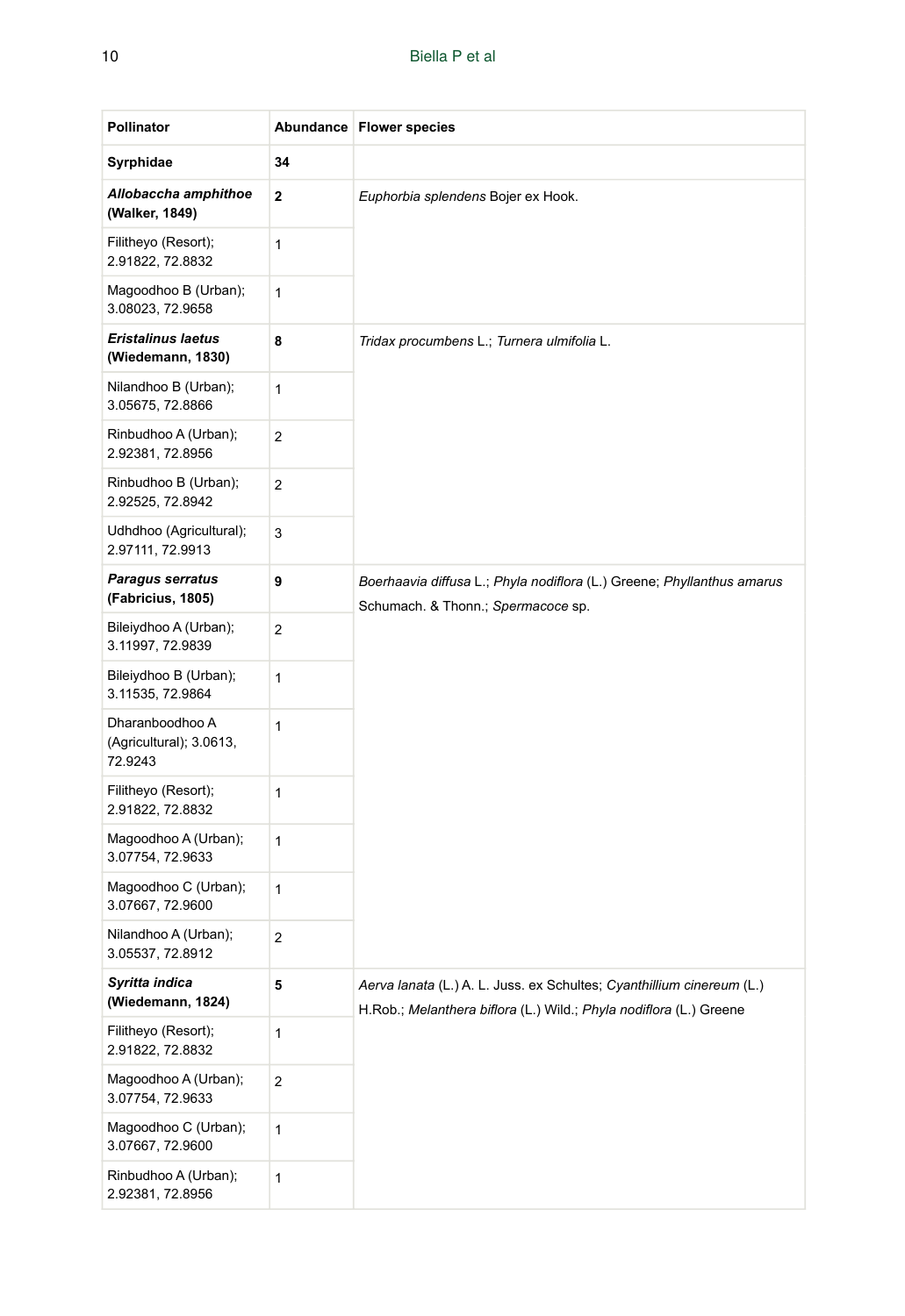| Pollinator                                                 |                | Abundance   Flower species                                                                                                                                                               |
|------------------------------------------------------------|----------------|------------------------------------------------------------------------------------------------------------------------------------------------------------------------------------------|
| Syritta proximata<br>Lyneborg &<br>Barkemeyer, 2005        | 10             | Aerva lanata (L.) A. L. Juss. ex Schultes; Melanthera biflora (L.) Wild.;<br>Phyla nodiflora (L.) Greene; Phyllanthus amarus Schumach. & Thonn.;<br>Spermacoce sp.; Tridax procumbens L. |
| Bileiydhoo A (Urban);<br>3.11997, 72.9839                  | $\overline{2}$ |                                                                                                                                                                                          |
| Bileiydhoo B (Urban);<br>3.11535, 72.9864                  | 1              |                                                                                                                                                                                          |
| Dharanboodhoo A<br>(Agricultural); 3.0613,<br>72.9243      | 1              |                                                                                                                                                                                          |
| Magoodhoo A (Urban);<br>3.07754, 72.9633                   | $\overline{c}$ |                                                                                                                                                                                          |
| Magoodhoo C (Urban);<br>3.07667, 72.9600                   | $\overline{c}$ |                                                                                                                                                                                          |
| Nilandhoo A (Urban);<br>3.05537, 72.8912                   | 1              |                                                                                                                                                                                          |
| Rinbudhoo B (Urban);<br>2.92525, 72.8942                   | 1              |                                                                                                                                                                                          |
| Vespidae                                                   | 5              |                                                                                                                                                                                          |
| <b>Allorhynchium</b><br>metallicum (de<br>Saussure, 1853)  | 1              | Melanthera biflora (L.) Wild.                                                                                                                                                            |
| Enbulufushi (Natural);<br>3.13416, 73.0181                 | 1              |                                                                                                                                                                                          |
| <b>Polistes olivaceus</b><br>(DeGeer, 1773)                | 2              | Euphorbia heterophylla L.                                                                                                                                                                |
| Bileiydhoo A (Urban);<br>3.11997, 72.9839                  | 1              |                                                                                                                                                                                          |
| Nilandhoo A (Urban);<br>3.05537, 72.8912                   | 1              |                                                                                                                                                                                          |
| Polistes stigma<br>(Fabricius, 1793)                       | 1              |                                                                                                                                                                                          |
| Udhdhoo (Agricultural);<br>2.97111, 72.9913                | 1              |                                                                                                                                                                                          |
| <b>Subancistrocerus</b><br>sichelii (de Saussure,<br>1856) | 1              | Heliotropium foertherianum (Blanco) Mabb.                                                                                                                                                |
| Jinnathugau (Natural);<br>3.20051, 72.9979                 | 1              |                                                                                                                                                                                          |
| <b>Total</b>                                               | 314            |                                                                                                                                                                                          |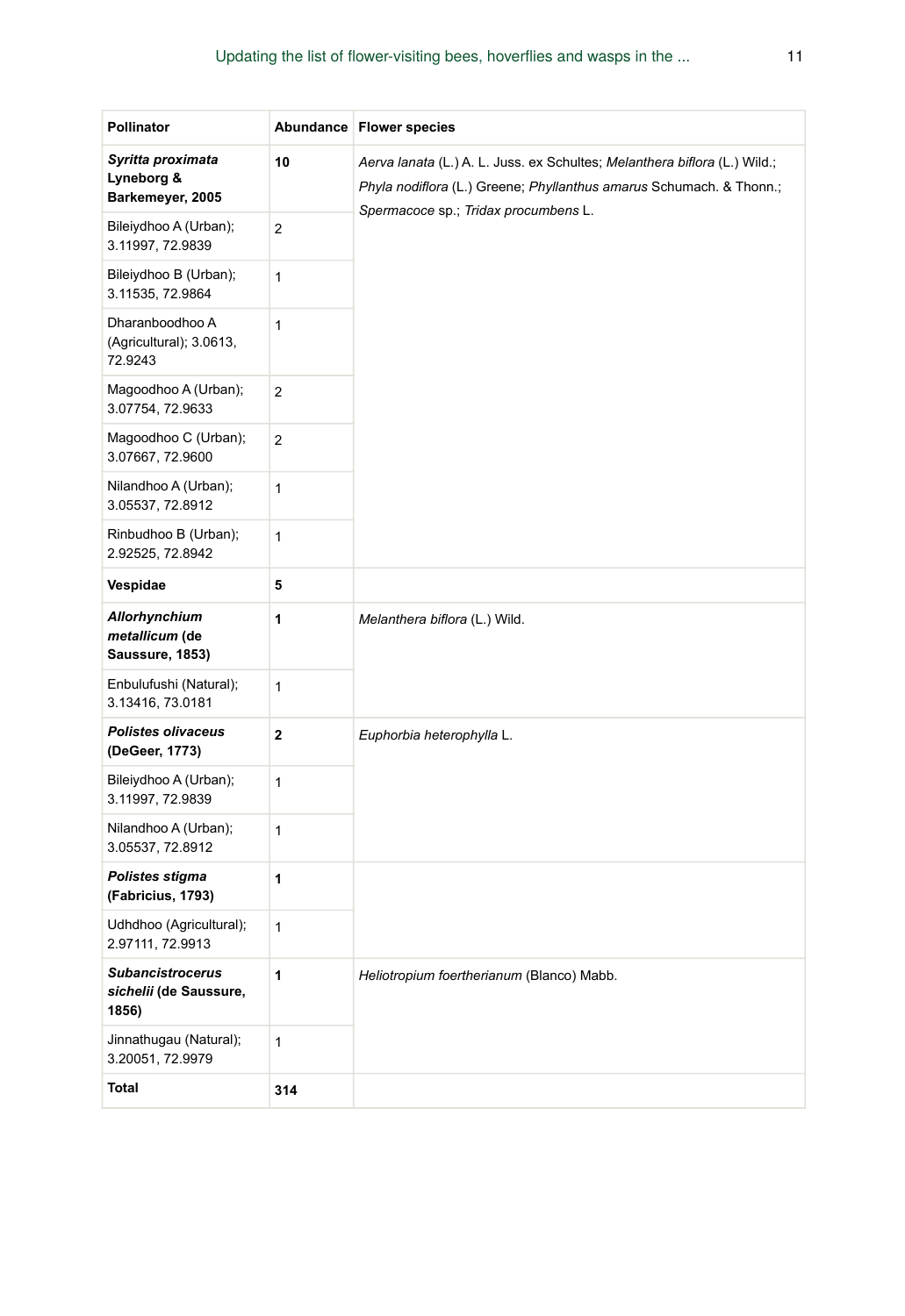#### **Morphological identification and assessment of genetic similarities**

All specimens were identified morphologically with standard keys and published taxonomical studies ([Blüthgen 1925,](#page-21-6) [Stuckenberg 1954](#page-24-11), [Reyes 1991](#page-24-9), [Lyneborg and](#page-23-3) [Barkemeyer 2005](#page-23-3)). Detailed figures of reference specimens were also consulted for comparison from digitalised museum collections (e.g. [Natural History Museum 2014](#page-23-4)). The following literature was used for the distribution of: Syrphidae ([Watson et al. 1995,](#page-25-4) [Lyneborg and Barkemeyer 2005,](#page-23-3) [Gerlach 2009,](#page-22-7) [Mitra et al. 2015,](#page-23-5) [Thompson 2016,](#page-25-6) [Ghorpadé 2019](#page-22-8), [Huo 2020,](#page-22-9) [Ssymank et al. 2021](#page-24-12)), Crabronidae ([van der Vecht 1949,](#page-25-7) [Krombein 1984,](#page-22-10) [Krombein and van der Vecht 1987](#page-22-11)), Scoliidae [\(Bradley and Betrem 1966,](#page-21-10) [Krombein 1978](#page-22-12)), Sphecidae [\(Pham et al. 2015\)](#page-23-6), Vespidae [\(Carpenter 1996,](#page-21-11) [Nguyen et al.](#page-23-7) [2014](#page-23-7), [Pannure et al. 2016](#page-23-8)), Halictidae ([Murao et al. 2020\)](#page-23-9), Apidae [\(Maa 1938,](#page-23-10) [Lieftinck](#page-23-11) [1957](#page-23-11), [Lieftinck 1964](#page-23-12), [Maa 1970](#page-23-13), [Reyes 1991,](#page-24-9) [Shiokawa 2008](#page-24-13)), Megachilidae [\(Ascher et al.](#page-21-12) [2016](#page-21-12)), in addition to [Cameron \(1901\).](#page-21-5) The resulting occurrence dataset is available on GBIF ([Biella 2022](#page-21-13)).

Some specimens, selected randomly considering the distribution across islands, were processed to obtain standards full length DNA barcodes of the COI region (i.e. between 1 and 11 specimens per species). Genomic DNA was extracted from a leg following the laboratory protocols described in [Cornalba et al. \(2020\)](#page-21-8). The Qiagen DNeasy Blood and Tissue Kit (Qiagen) were used according to manufacturer's instructions. Amplification of the 5' end region of mitochondrial COI gene (658 bp) was carried out using primers LCO1490 and HCO2198 ([Folmer et al. 1994](#page-22-13)) with the following PCR conditions: 94°C for 5 min, 5 cycles at 94°C for 60 s, 45°C for 90 s and 72°C for 90 s, 35 cycles at 94°C for 60 s, 54°C for 90 s and 72°C for 60 s and a final extension at 72°C for 7 min. Bidirectional sequencing of reverse strands only was performed at Eurofins Genomics using the same primer.

All sequences (along with specimen details) were submitted to the BOLD platform for statistical analyses under the project name 'ZPLML Pollinator insects of Maldives'. Information on the genetic variation within-BIN (Barcode Index Number, [Ratnasingham and](#page-24-14) [Hebert 2013\)](#page-24-14) were extracted, as well as the distance from the nearest neighbour BIN. In addition, the Batch ID Engine of BOLD was employed to obtain the percentage of distance between our Maldives sequences and all those with the same taxonomy, obtained by submitting our sequences to the identification tool of BOLD (in case of different taxonomy by same BIN, they were retained as possible cases of original misidentification in the genetic bank). This information was used as an indication of the average genetic distance of Maldives sequences from sequences from the rest of the distribution range.

Publicly available DNA barcode sequences, belonging to the same BINs found in Maldives, were downloaded from the BOLD Systems archive. Only the species for which more than 10 public sequences and from more than one country were available in the BIN were analysed (access date to BOLD Systems: 1 April 2022) by aligning nucleotide sequences from Maldives and BOLD systems (keeping sequences lengths above 500) and collapsing into unique haplotypes, using FaBox 1.5 ([Villesen 2007\)](#page-25-8). In order to investigate the frequency and geographic distribution of mtDNA haplotypes, Median Joining networks,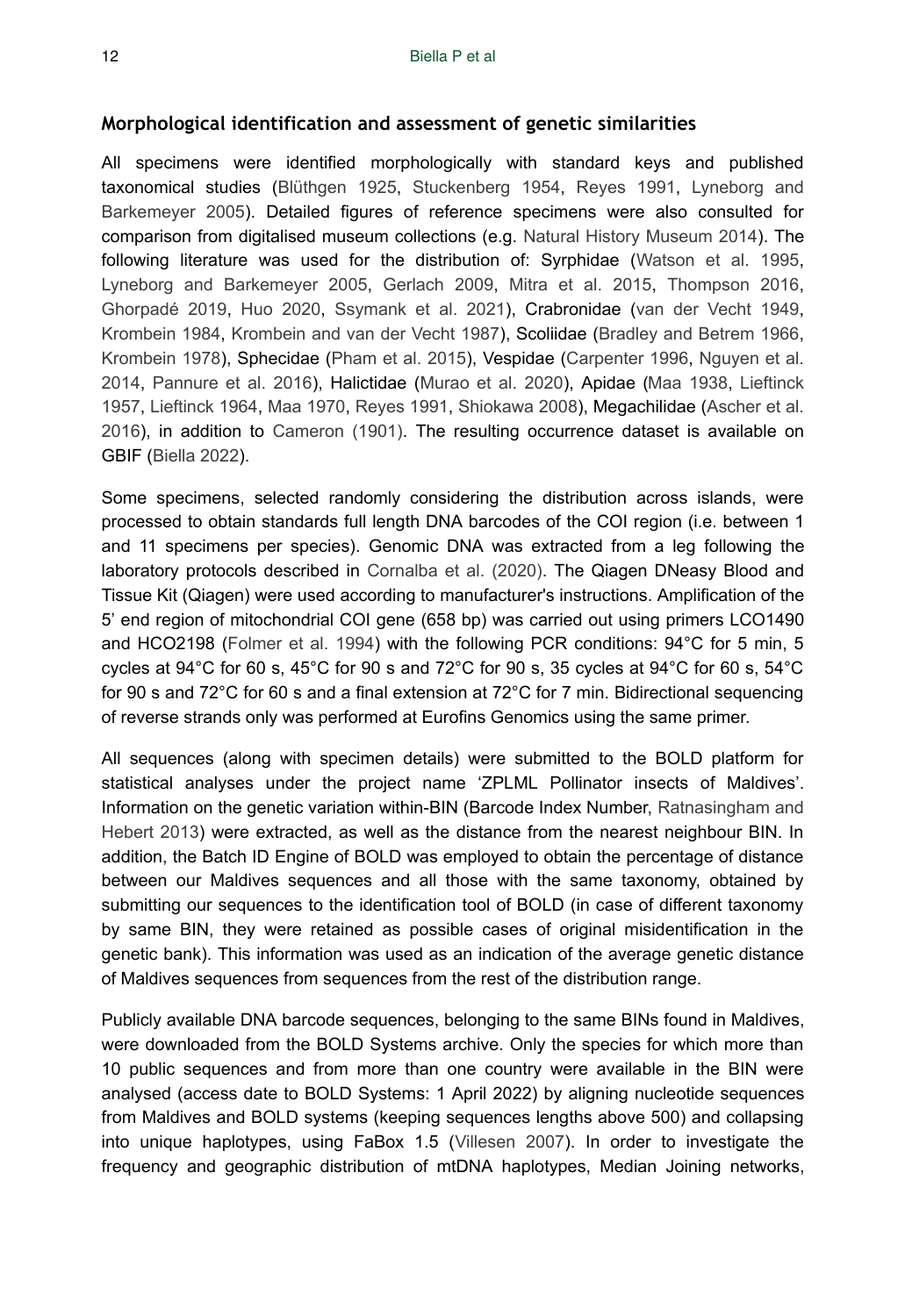encompassing the selected taxa (Suppl. material [1](#page-25-9)), were built using PopART 1.7 [\(Leigh](#page-23-14) [and Bryant 2015](#page-23-14)).

#### **Environmental analysis**

To better understand how the island main land-use associated with the composition of the pollinator assemblages, islands were categorised as natural, urban, agricultural and resort depending on the dominant land-use, after in-field evaluations with random transects across the islands. Assemblage composition in each site was tested with a Principal Coordinate Analysis (PCoA) with Bray-Curtis dissimilarity index. To test the significant differences amongst the main land-use types a Permutational Multivariate Analysis of Variance (PERMANOVA) with 999 permutations was performed. For these analyses, the R environment and the package *vegan* were used ([Oksanen et al. 2018\)](#page-23-15). The proportions of all sampled pollinators in the four main land-use types were represented with stacked barcharts to easily compare the assemblage composition.

## **Results**

A total of 314 flower visitors was found, represented by 240 specimens of Anthophila (76.4%, Apidae, Megachilidae, Halictidae) belonging to eight species, 40 specimens of Sphecidae, Crabronidae, Vespidae and Scoliidae (12.7%) of eight species and 34 specimens of Syrphidae (10.8%) of five species. Frequently recorded bee species were: *Lasioglossum albescens* (Smith, 1853), *Ceratina binghami* Cockerell, 1908, *Braunsapis picitarsis* (Cameron, 1902), *Xylocopa bryorum* (Fabricius, 1775) and *X. fenestrata* (Fabricius, 1798); amongst wasps: *Bembix borrei* Handlirsch, 1893 and *Campsomeriella collaris* (Fabricius, 1775) were commonly captured; in hoverflies: *Syritta proximata* Lyneborg & Barkemeyer, 2005, *Paragus serratus* (Fabricius, 1805) and *Eristalinus laetus* (Wiedemann, 1830) were frequent (Table [1](#page-4-0)). Seven species we recorded seem to be new records for the country according to published literature (34% of the species, the distribution is shown in Table [2](#page-13-0)). Specifically, these new records were three Syrphidae and four Hymenoptera species. From a biogeographic point of view, this fauna from Faafu and Daahlu atolls show affinities with the known fauna of Sri Lanka (85% of taxa), India (95%) and South-East Asia (76%), while only three species are shared with Seychelles or Mauritius and two with Africa (Table [2](#page-13-0)).

When considering the main land-uses on the island, categorised as natural, urban, agricultural or resort islands (Fig. [2\)](#page-15-0), the PCoA analysis of the pollinator assemblages indicated that the land-use type was a significant predictor (Fig. [2,](#page-15-0) the first two axes combined explained 45.3% of the variation). In particular, the urban landscape differed significantly from the resort, agricultural islands and natural ones, while agricultural sites were also significantly different from natural ones (Table [3\)](#page-14-0). The pollinator species distributed unevenly in the main land-uses (Fig. [3](#page-15-1)A). These flower visitors interacted with a total of 30 plant species (Fig. [3B](#page-15-1)), the majority being herbs (50%) or shrubs (36.7%) and a few trees (13.3%). The plants hosting the higher number of visitor species were the invasive species *Melanthera biflora* (L.) Wild., *Tridax procumbens* L., *Phyla nodiflora* (L.)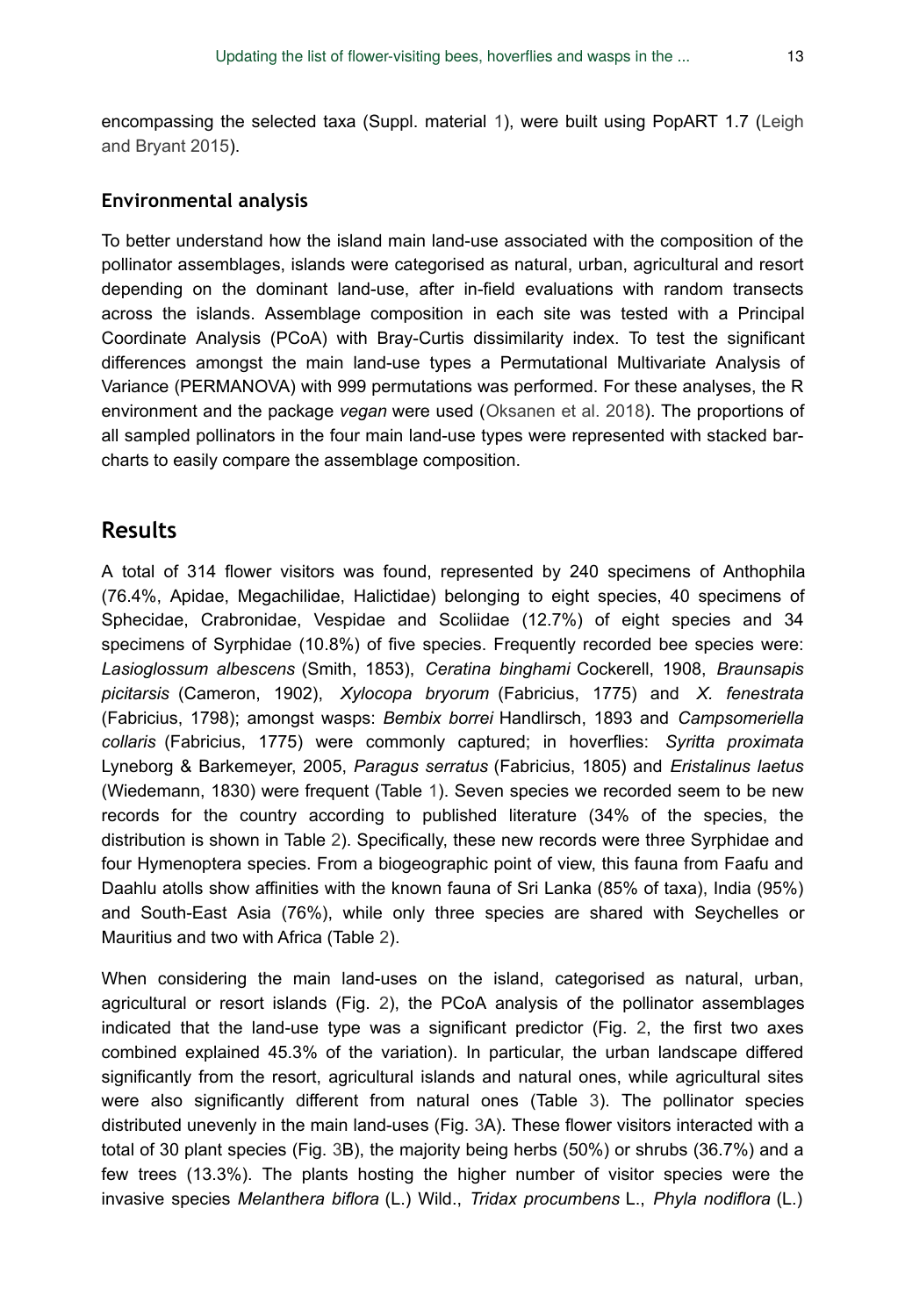Greene and *Stachytarpheta jamaicensis* (L.) Vahl and the native *Scaevola taccada* (Gaertn.) Roxb.

#### <span id="page-13-0"></span>Table 2.

Biogeography of Maldives pollinators, with details on their distribution, based on literature. Species presence is indicated by "y", its absence is indicated by "n". See methods for the literature used. The species records new to Maldives are highlighted in bold.

| <b>Species</b><br><b>Order: Family</b>                                       | Previously in<br><b>Maldives before this</b><br>study | Indian<br>subcontinent | Sri<br>Lanka | S-E<br>Asia | Seychelles;<br><b>Mauritius</b> | Africa |
|------------------------------------------------------------------------------|-------------------------------------------------------|------------------------|--------------|-------------|---------------------------------|--------|
| Braunsapis picitarsis<br>(Cameron, 1902)<br>Hymenoptera: Apidae              | y                                                     | y                      | y            | n           | n                               | n      |
| Ceratina binghami Cockerell,<br>1908<br>Hymenoptera: Apidae                  | y                                                     | у                      | У            | n           | n                               | n      |
| Xylocopa bryorum (Fabricius,<br>1775)<br>Hymenoptera: Apidae                 | y                                                     | у                      | у            | у           | n                               | n      |
| Xylocopa fenestrata<br>(Fabricius, 1798)<br>Hymenoptera: Apidae              | y                                                     | y                      | у            | n           | n                               | n      |
| Xylocopa tenuiscapa (Smith,<br>1853)<br>Hymenoptera: Apidae                  | y                                                     | у                      | у            | y           | n                               | n      |
| Ceylalictus appendiculatus<br>(Cameron, 1902)<br>Hymenoptera: Halictidae     | y                                                     | n                      | у            | n           | n                               | n      |
| Lasioglossum albescens<br>(Smith, 1853)<br>Hymenoptera: Halictidae           | n                                                     | у                      | у            | у           | n                               | n      |
| Megachile laticeps (Smith,<br>1853)<br>Hymenoptera: Megachilidae             | y                                                     | у                      | n            | у           | y                               | n      |
| Campsomeriella collaris<br>(Fabricius, 1775)<br>Hymenoptera: Scoliidae       | y                                                     | у                      | у            | y           | n                               | n      |
| <b>Bembecinus pusillus</b><br>(Handlirsch, 1892)<br>Hymenoptera: Crabronidae | n                                                     | у                      | у            | у           | n                               | n      |
| Bembix borrei (Handlirsch,<br>1893)<br>Hymenoptera: Crabronidae              | у                                                     | у                      | У            | у           | n                               | n      |
| Chalybion japonicum<br>(Gribodo, 1883)<br>Hymenoptera: Sphecidae             | n                                                     | y                      | n            | y           | n                               | у      |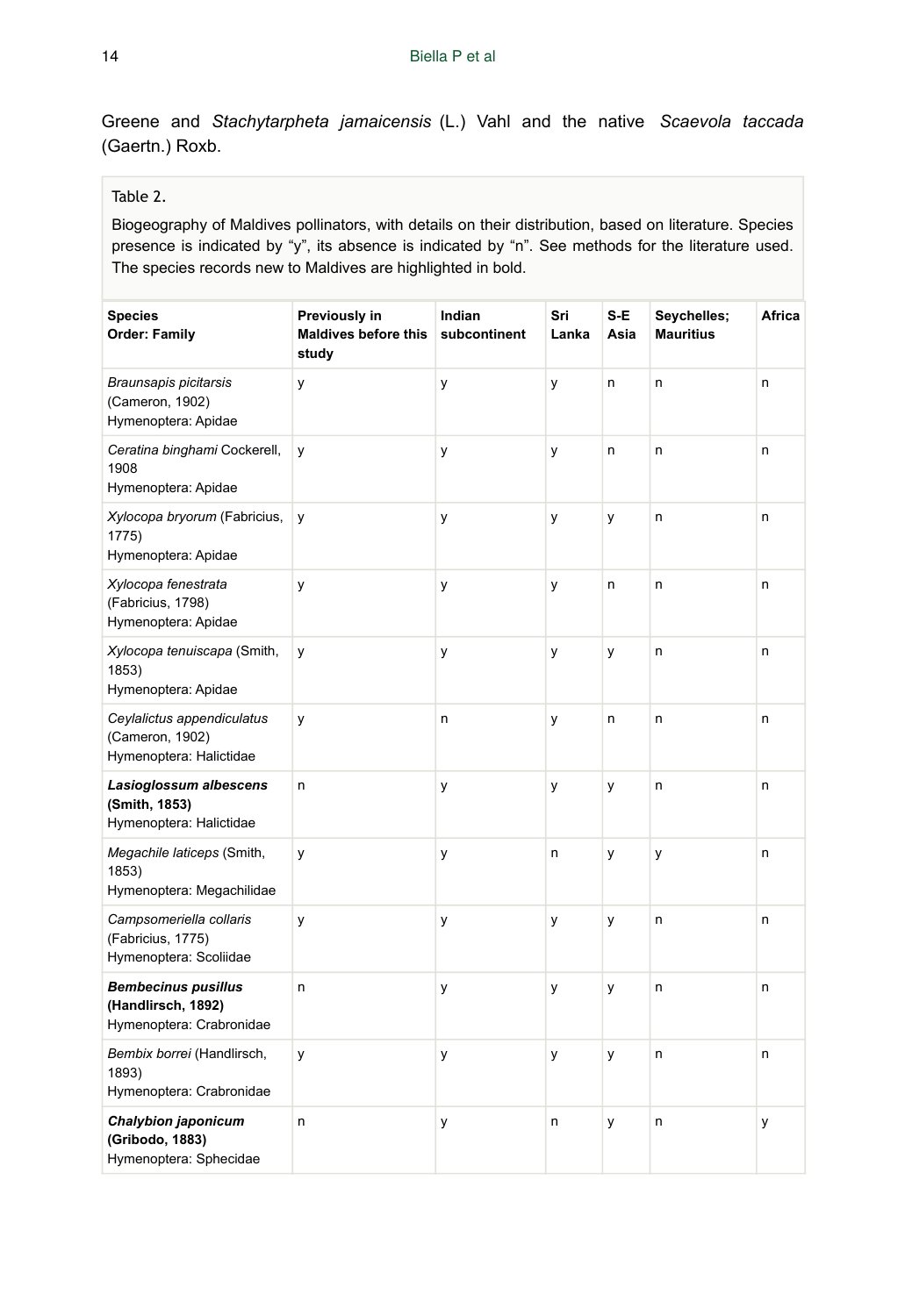| <b>Species</b><br><b>Order: Family</b>                                    | Previously in<br><b>Maldives before this</b><br>study | Indian<br>subcontinent | Sri<br>Lanka | S-E<br>Asia | Seychelles;<br><b>Mauritius</b> | <b>Africa</b> |
|---------------------------------------------------------------------------|-------------------------------------------------------|------------------------|--------------|-------------|---------------------------------|---------------|
| Allorhynchium metallicum (de<br>Saussure, 1853)<br>Hymenoptera: Vespidae  | У                                                     | y                      | y            | y           | n                               | n             |
| Polistes olivaceus (DeGeer,<br>1773)<br>Hymenoptera: Vespidae             | У                                                     | y                      | y            | y           | y                               | y             |
| Polistes stigma (Fabricius,<br>1793)<br>Hymenoptera: Vespidae             | у                                                     | y                      | у            | у           | n                               | n             |
| Subancistrocerus sichelii<br>(de Saussure, 1856)<br>Hymenoptera: Vespidae | n                                                     | у                      | у            | у           | y                               | n             |
| Allobaccha amphitoe (Walker,<br>1849)<br>Diptera: Syrphidae               | y                                                     | у                      | у            | У           | n                               | n             |
| <b>Eristalinus laetus</b><br>(Wiedemann, 1830)<br>Diptera: Syrphidae      | n                                                     | y                      | y            | y           | n                               | n             |
| Paragus serratus (Fabricius,<br>1805)<br>Diptera: Syrphidae               | y                                                     | у                      | n            | y           | n                               | n             |
| Syritta indica (Wiedemann,<br>1824)<br>Diptera: Syrphidae                 | n                                                     | у                      | y            | y           | n                               | n             |
| Syritta proximata Lyneborg<br>& Barkemeyer, 2005<br>Diptera: Syrphidae    | n                                                     | у                      | y            | n           | n                               | n             |
| Number of species present:                                                | 14                                                    | 20                     | 18           | 16          | 3                               | $\mathbf{2}$  |

#### <span id="page-14-0"></span>Table 3.

Comparison of pollinator assemblages amongst the main land-use categories, based on sampling locations, tested with PERMANOVA. Statistics of the full model are given on the left part, while pairwise comparisons amongst land-uses are reported on the right side. Significant cases are reported in bold.

|        |       | Pseudo F value   P value of full model   P value from pairwise comparison |  |                                       |               |       |  |
|--------|-------|---------------------------------------------------------------------------|--|---------------------------------------|---------------|-------|--|
| 3.2332 | 0.001 |                                                                           |  | Resort Uninhabited Urban Agricultural |               |       |  |
|        |       | Resort                                                                    |  | 0.1                                   | $0.045$ 0.342 |       |  |
|        |       | Uninhabited                                                               |  |                                       | 0.006         | 0.029 |  |
|        |       | Urban                                                                     |  |                                       |               | 0.003 |  |
|        |       | Agricultural                                                              |  |                                       |               |       |  |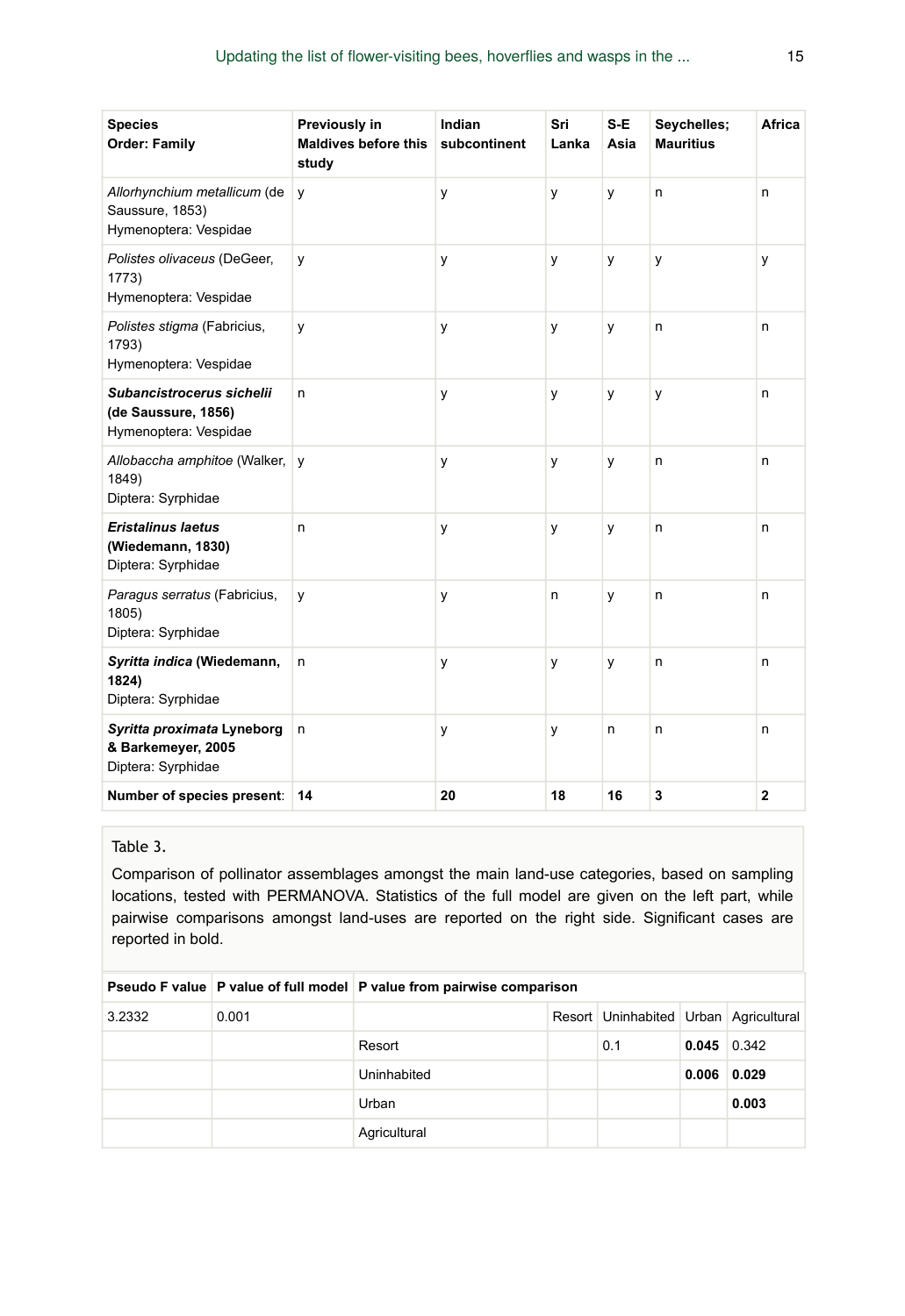<span id="page-15-0"></span>

## Figure 2. doi

Ordination plot (PCoA) of flower visitor assemblages in sites depending on the main land-use types on the island (Agricultural, Natural, Resort, Urban).

<span id="page-15-1"></span>

#### Figure 3. doi

(A) Relative abundance of flower-visitors across different land-uses in the islands showing disharmonic community composition; on the x-axis, the species are grouped as "Bees", "Wasps" and "Syrphids" and the number of individuals of each species is reported in brackets after species names; (B) Number of flower visitor species on each plant; on the x-axis, the plant species are grouped as native, exotic (non-invasive) and invasive.

Genetically, at the COI marker, the similarity of each species from Maldives to the other available sequences was considerable, with a mean across species of 98.85% (standard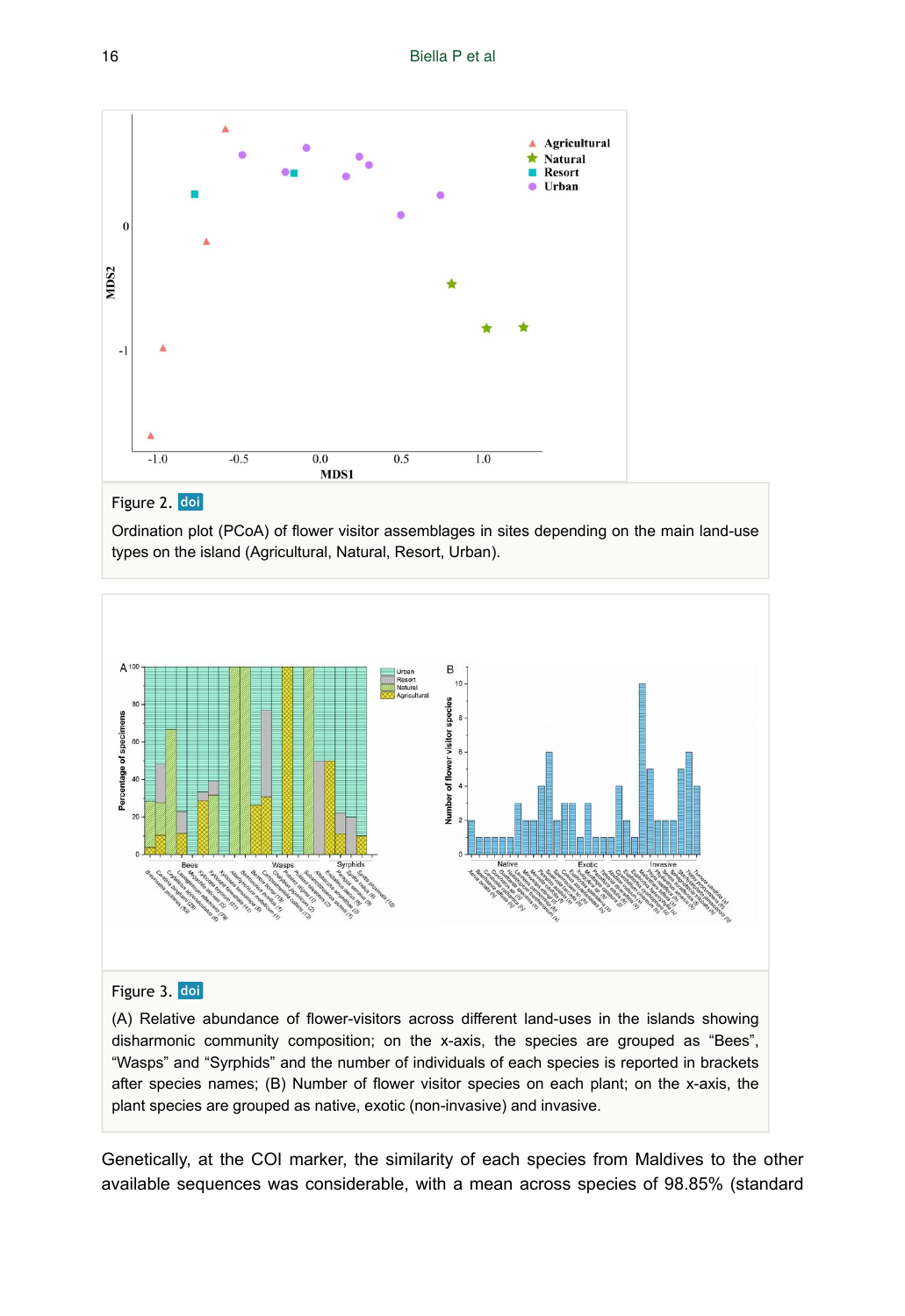deviation 1.4, Table [4\)](#page-16-0). In many cases, this distance was higher than the within-BIN average distances, but it was included in the within-BIN maximum distance. This is confirmed by the haplotype networks created on a subset of frequently barcoded species (Fig. [4\)](#page-18-0). However, several cases had lower similarity scores and three cases yielded a particularly low mean similarity to other sequences: *Polistes stigma* (Fabricius, 1793) 94.07%, *Polistes olivaceus* (DeGeer, 1773) 97.57% and *Lasioglossum albescens* (Smith, 1853) 97.87%. In four cases, the maximum within-BIN distances were particularly broad (i.e. above 2%): *Ceratina binghami* Cockerell, 1908, *Eristalinus laetus* (Wiedemann, 1830), *Lasioglossum albescens* (Smith, 1853) and *Polistes olivaceus* (DeGeer, 1773).

#### <span id="page-16-0"></span>Table 4.

Genetic distances at the COI marker, including BIN statistics, from the BOLD systems v.4 analysis tool. The "Mean distance to available sequences" refers to all sequences from the same taxonomical identity as those sequenced for Maldives. All values indicate percentages. "NA" is for cases sequenced exclusively from Maldives.

| <b>Species</b><br><b>Order: Family</b>                                         | <b>Mean distance</b><br>to available<br>sequences | Average<br>distance<br>within-BIN | <b>Maximum</b><br>distance<br>within-BIN | <b>Distance to</b><br>the nearest<br>neighbour BIN | <b>BIN identification</b><br>number of Maldives<br>specimens |
|--------------------------------------------------------------------------------|---------------------------------------------------|-----------------------------------|------------------------------------------|----------------------------------------------------|--------------------------------------------------------------|
| Braunsapis picitarsis<br>(Cameron, 1902)<br>Hymenoptera: Apidae                | 0.06                                              | 0.16                              | 0.99                                     | 3.8                                                | BOLD:ADT3151                                                 |
| Ceratina binghami<br>Cockerell, 1908<br>Hymenoptera: Apidae                    | 0.46                                              | 0.13                              | 2.46                                     | 3.16                                               | BOLD:AAF1368                                                 |
| Xylocopa bryorum<br>(Fabricius, 1775)<br>Hymenoptera: Apidae                   | 0.51                                              | 0.27                              | 0.54                                     | 2.35                                               | BOLD:AEN0237                                                 |
| Xylocopa fenestrata<br>(Fabricius, 1798)<br>Hymenoptera: Apidae                | 0.53                                              | 0.19                              | 0.75                                     | 3.43                                               | BOLD:AAE4670                                                 |
| Xylocopa tenuiscapa<br>(Smith, 1853)<br>Hymenoptera: Apidae                    | 0.09                                              | 0.14                              | 0.48                                     | 3.92                                               | BOLD:AEH7568                                                 |
| Ceylalictus<br>appendiculatus<br>(Cameron, 1902)<br>Hymenoptera:<br>Halictidae | <b>NA</b>                                         | $\mathbf 0$                       | $\mathbf 0$                              | 20.03                                              | BOLD:AEM8210                                                 |
| Lasioglossum<br>albescens (Smith,<br>1853)<br>Hymenoptera:<br>Halictidae       | 2.13                                              | 0.95                              | 2.33                                     | 3.52                                               | BOLD:AAN4354                                                 |
| Megachile laticeps<br>(Smith, 1853)<br>Hymenoptera:<br>Megachilidae            | 1.11                                              | 0.62                              | 1.28                                     | 11.22                                              | BOLD:AAK7030                                                 |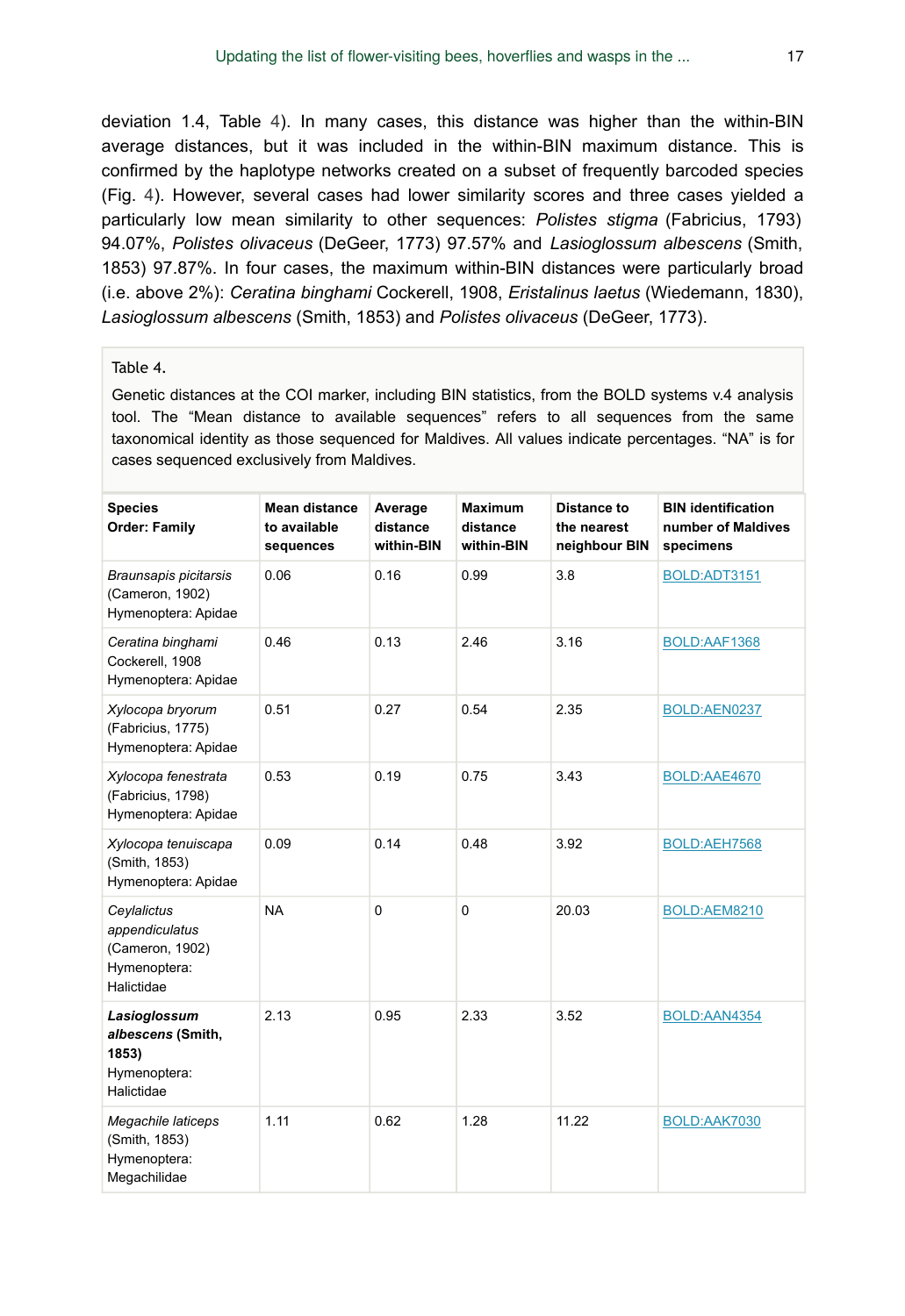| <b>Species</b><br><b>Order: Family</b>                                              | <b>Mean distance</b><br>to available<br>sequences | Average<br>distance<br>within-BIN | <b>Maximum</b><br>distance<br>within-BIN | <b>Distance to</b><br>the nearest<br>neighbour BIN | <b>BIN identification</b><br>number of Maldives<br>specimens |
|-------------------------------------------------------------------------------------|---------------------------------------------------|-----------------------------------|------------------------------------------|----------------------------------------------------|--------------------------------------------------------------|
| Campsomeriella collaris<br>(Fabricius, 1775)<br>Hymenoptera: Scoliidae              | 1.74                                              | 0.51                              | 1.16                                     | 13.5                                               | BOLD:AAZ8560                                                 |
| <b>Bembecinus pusillus</b><br>(Handlirsch, 1892)<br>Hymenoptera:<br>Crabronidae     | 0.95                                              | 0.05                              | 0.17                                     | 10.23                                              | BOLD:AAQ3062                                                 |
| Bembix borrei<br>(Handlirsch, 1893)<br>Hymenoptera:<br>Crabronidae                  | 0.87                                              | 0.82                              | 1.46                                     | 3.96                                               | BOLD:AAV1401                                                 |
| Chalybion japonicum<br>(Gribodo, 1883)<br>Hymenoptera:<br>Sphecidae                 | 0.08                                              | 0.06                              | 0.19                                     | 2.15                                               | BOLD:ACL4327                                                 |
| Allorhynchium<br>metallicum (de<br>Saussure, 1853)<br>Hymenoptera: Vespidae         | 1.36                                              | 1.35                              | 1.35                                     | 9.08                                               | BOLD:ADR7001                                                 |
| Polistes olivaceus<br>(DeGeer, 1773)<br>Hymenoptera: Vespidae                       | 2.41                                              | 0.76                              | 2.25                                     | 2.16                                               | BOLD:ADQ7771                                                 |
| Polistes stigma<br>(Fabricius, 1793)<br>Hymenoptera: Vespidae                       | 5.93                                              | 0.82                              | 0.82                                     | 6.05                                               | BOLD:AEJ7215                                                 |
| <b>Subancistrocerus</b><br>sichelii (de Saussure,<br>1856)<br>Hymenoptera: Vespidae | NA                                                | 0                                 | 0                                        | 15.03                                              | BOLD:AEM6108                                                 |
| Allobaccha amphitoe<br>(Walker, 1849)<br>Diptera: Syrphidae                         | 1.56                                              | 1.48                              | 1.96                                     | 9.41                                               | BOLD:ACY7012                                                 |
| <b>Eristalinus laetus</b><br>(Wiedemann, 1830)<br>Diptera: Syrphidae                | 0.19                                              | 0.27                              | 3.63                                     | 3.47                                               | BOLD:AAU6733                                                 |
| Paragus serratus<br>(Fabricius, 1805)<br>Diptera: Syrphidae                         | 0.44                                              | 0.21                              | 1.69                                     | 1.81                                               | BOLD:AAG4649                                                 |
| Syritta indica<br>(Wiedemann, 1824)<br>Diptera: Syrphidae                           | 0.16                                              | 0.27                              | 0.83                                     | 2.83                                               | BOLD:AEN3709                                                 |
| Syritta proximata<br>Lyneborg &<br>Barkemeyer, 2005<br>Diptera: Syrphidae           | NA                                                | 0.68                              | 1.5                                      | 2.83                                               | BOLD:ADD9743                                                 |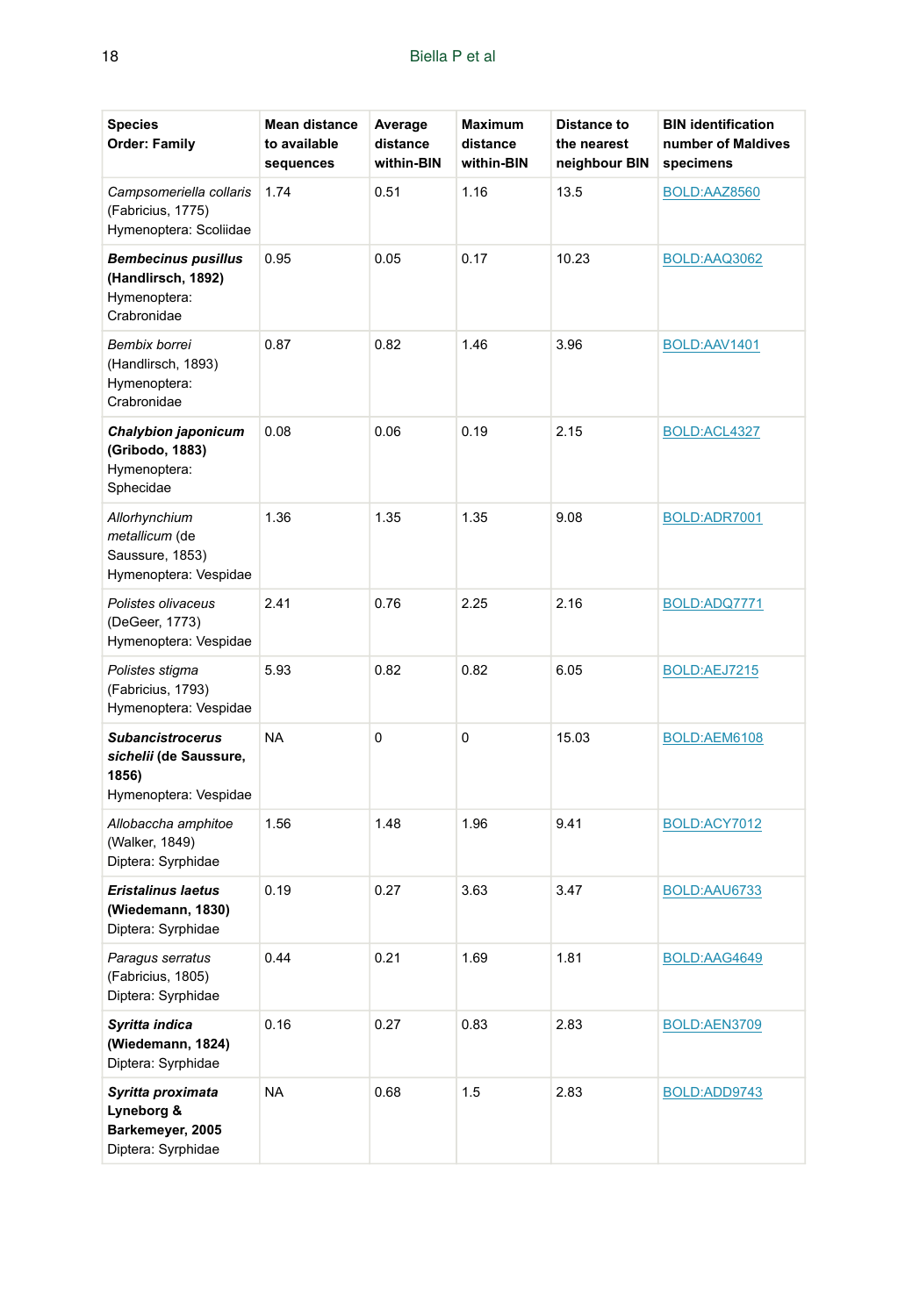<span id="page-18-0"></span>

#### Figure 4. doi

Median-Joining haplotype networks of some flower vistor species from the Maldives and other countries. Each circle represents a haplotype and its size is proportional to haplotype frequency (See Supplementary Table TS1). Colours indicate different countries and two Maldives atolls. Dashes represent substitutions, while black spots represent missing haplotypes.

### **Discussion**

In this study, we have contributed to updating the list of pollinating bees, wasps and hoverflies occurring in the Maldives and highlighted the relationships with different land-uses. After more than a century since the last published survey [\(Cameron 1901](#page-21-5)), here we contribute to the list of bees and wasps of the Maldives atolls. Moreover, we also updated the previous preliminary reports of the Syrphid fauna of these islands. Strikingly, as many as a third of the species we found had not previously been listed in this country according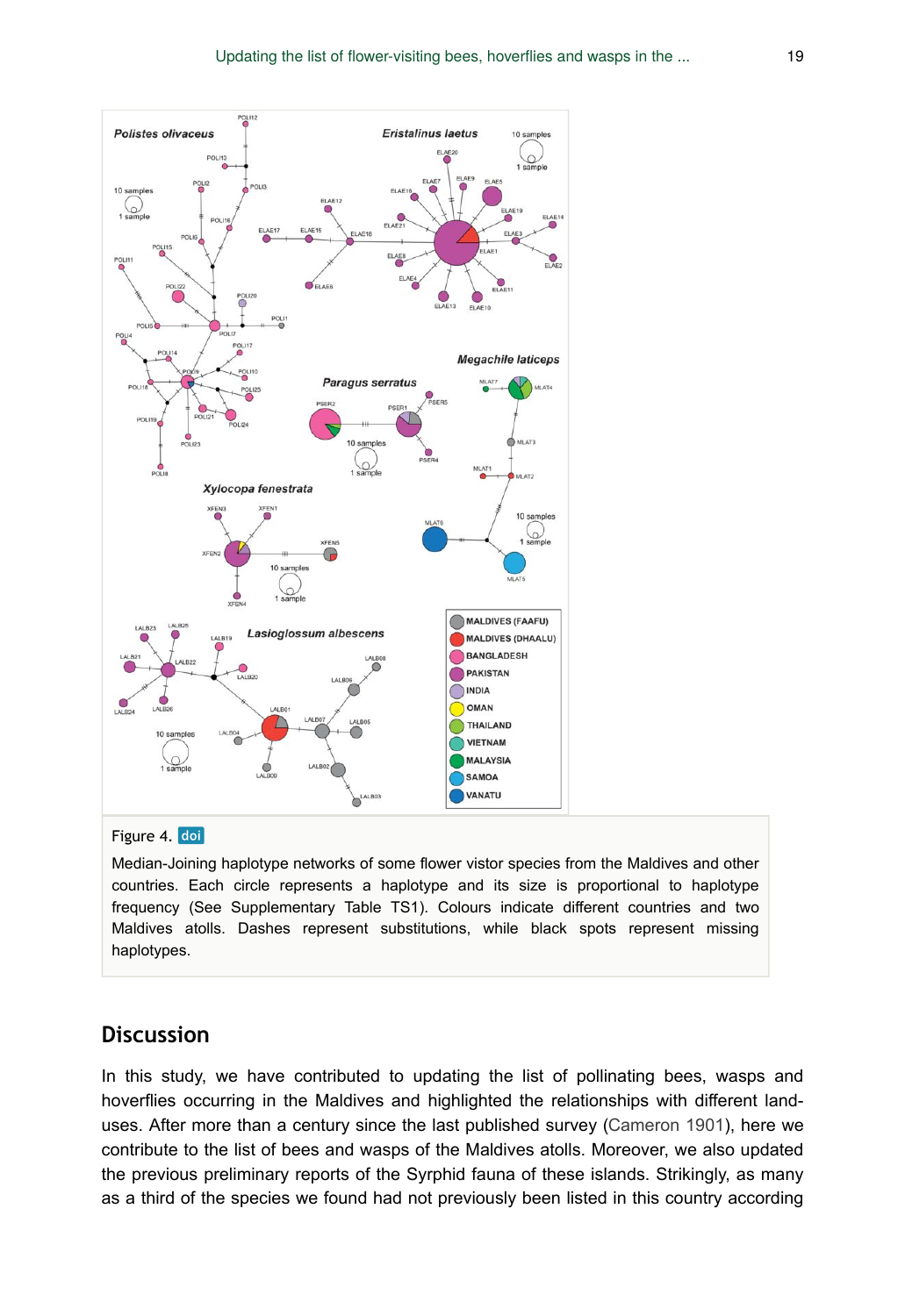to literature. In spite of these novelties, the number of pollinator species in Maldives is low. However, it is likely that some additional species could be found if surveying more islands and for longer time, but studies on other subaerial arthropods still confirmed poorly diverse assemblages of spiders and orthopteroids [\(Kevan and Kevan 1995,](#page-22-6) [Sunil 2012](#page-25-10)). A similar observation was made on Hymenoptera of other small islands, for instance, in an archipelago near Java ([Spengler et al. 2011\)](#page-24-5). This low species diversity is probably the result of geographic factors, such as small island size and isolation ([Spengler et al. 2011](#page-24-5)).

Land-uses and the plant community might determine the pollinator fauna on small islands. We tested the importance of island main land-use on pollinator assemblages and recorded the flora visited there. Our results indicated an influence of human activities causing disharmonic communities across the archipelago, with some pollinator species becoming more frequent in some land-use types, but not in others. Sampling pollinators more intensively (e.g. for longer time and in more sites) or by using additional methods (e.g. pantraps) could reveal further information on the effects of land-uses in these islands and even provide indications on habitat use by pollinators. Still, the standardised samplings we performed allowed us to compare pollinator groups in different anthropogenically affected islands. It seems particularly relevant that assemblages of urban and agricultural areas were significantly different from natural islands, clearly indicating the effects of human practices similarly to what is described for soil fauna in Maldives [\(Steibl et al. 2021\)](#page-24-15). However, it is relevant to notice that human practices on islands can create novel niches in accordance with the intermediate disturbance hypothesis ([Tommasi et al. 2022](#page-25-1)). In these islands, exotic invasive plants hosted the highest number of pollinators. This result reflects what was found in another study where island pollinators carried a higher amount of exotic plant species on their bodies [\(Tommasi et al. 2022\)](#page-25-1). These findings agree with other studies indicating that invasive plants on islands could constitute a problem for pollination of the natives ([Kaiser-Bunbury et al. 2017\)](#page-22-3). Therefore, a careful evaluation of possible managment actions could prevent further impacts by land-use and by invasive plants.

The pollinator fauna in oceanic islands is the result of dispersal from neighbouring landmasses. For Maldives, most of the flower-visiting fauna is actually shared with India and Sri Lanka. This suggests that the main biogeographic route of colonisation is established with these lands, that are also the nearest ones. Similar patterns were also described for Maldives' spiders [\(Sunil 2012](#page-25-10)) and it is perhaps a typical pattern of the subaerial animals there. However, a study reports observations of long dispersal of some large insects between Africa and India throughout the islands of the western Indian Ocean [\(Anderson 2009\)](#page-21-3) and repeated exchanges over the geological time took place between India and Madagascar ([Warren et al. 2010](#page-25-3)). Interestingly, after analysing a set of island vs. continent scenarios, a study found a higher proportion of wood nesting bees with increasing distance, as a result of dispersal by passive transportation over water ([Poulsen](#page-24-6) [and Rasmussen 2020](#page-24-6)). Active or, more likely, passive long dispersals were possible ways for Maldives colonisation by the pollinating fauna, but further studies are needed to confirm this hypothesis.

Colonisation from the neighbouring land-masses probably happened in ancient times because the genetic markers used in this study indicated differences from other parts of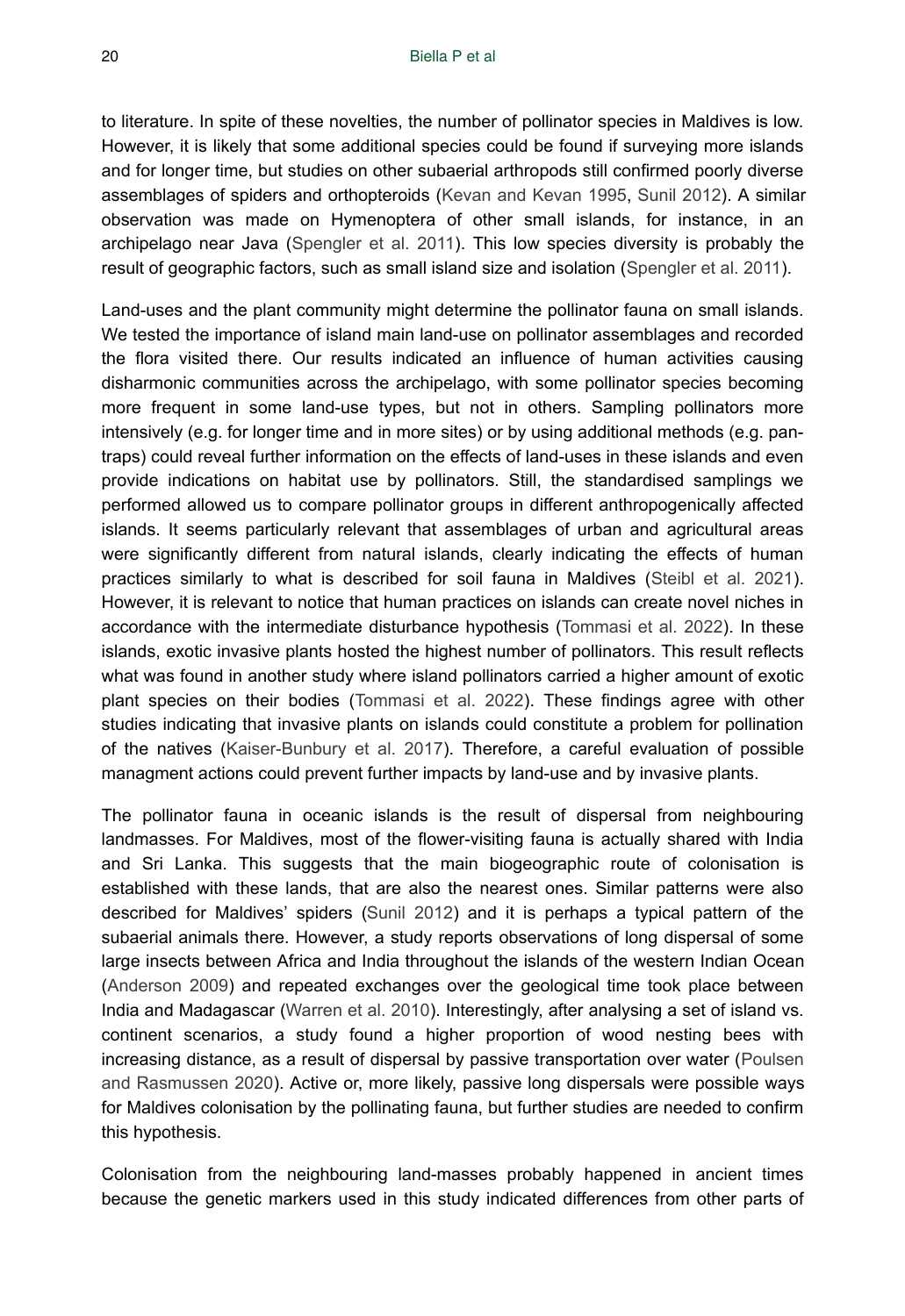the distribution range. In pollinators such as bees, it is not uncommon to find genetic structuring that could be the result of historical events ([Cornalba et al. 2020\)](#page-21-8) and genetic divergence could even be amplified in island insects [\(De La Rúa et al. 1998,](#page-22-14) [Magnacca](#page-23-16) [and Danforth 2006](#page-23-16)). The emerging genetic differences of Maldives to the inland specimens is further highlighted for taxa with otherwise shallow genetic structuring across the surveyed range (i.e. the low mean distance within-BIN). In fact, only in a few cases, the high genetic distance was found in taxa with already a high within-BIN genetic amplitude. This suggests a peculiarity of Maldives pollinators under a genetic point of view. The fact that Maldives host a rather unique pollinator fauna adds further value to the need to increase the knowledge of pollinators inhabiting Maldives and how to possibly protect them.

In this study, after updating the distribution and check-list of the Maldives under a faunistic and genetic lens, we also clearly demonstrated that human practices affected the pollinator assemblages. Therefore, only by promoting suitable actions for island biodiversity conservation, the Maldives' peculiar fauna could be preserved, for instance, with actions increasing the availability of feeding and nesting opportunities for various pollinators. Furthermore, increasing the awareness towards the local pollinator fauna will be very relevant given the importance of pollinators for food production, economy and human health [\(Potts et al. 2016\)](#page-24-0).

## **Acknowledgements**

The authors thank Michael Engel and John Ascher for fruitful discussions on bee taxonomy and Ximo Mengual (Bonn) for help with literature on the distribution of hoverflies.

## **Funding program**

PONRI FSE REACT-EU 2014-2020 – "Azione IV.4 - Dottorati e contratti di ricerca su tematiche dell'innovazione, Azione IV.6 - Contratti di ricerca su tematiche Green" by the Italian Ministry of Universities and Research (MUR).

## **Author contributions**

Conceptualisation: PB; Investigation in the field: NT, PB; Laboratory analyses: NT, FR, AR; Formal Analysis, PB, AS, MP, NT, GA; Writing - Original Draft, PB; Writing - Review and Editing, all.

## **Conflicts of interest**

No conflicts of interest to declare.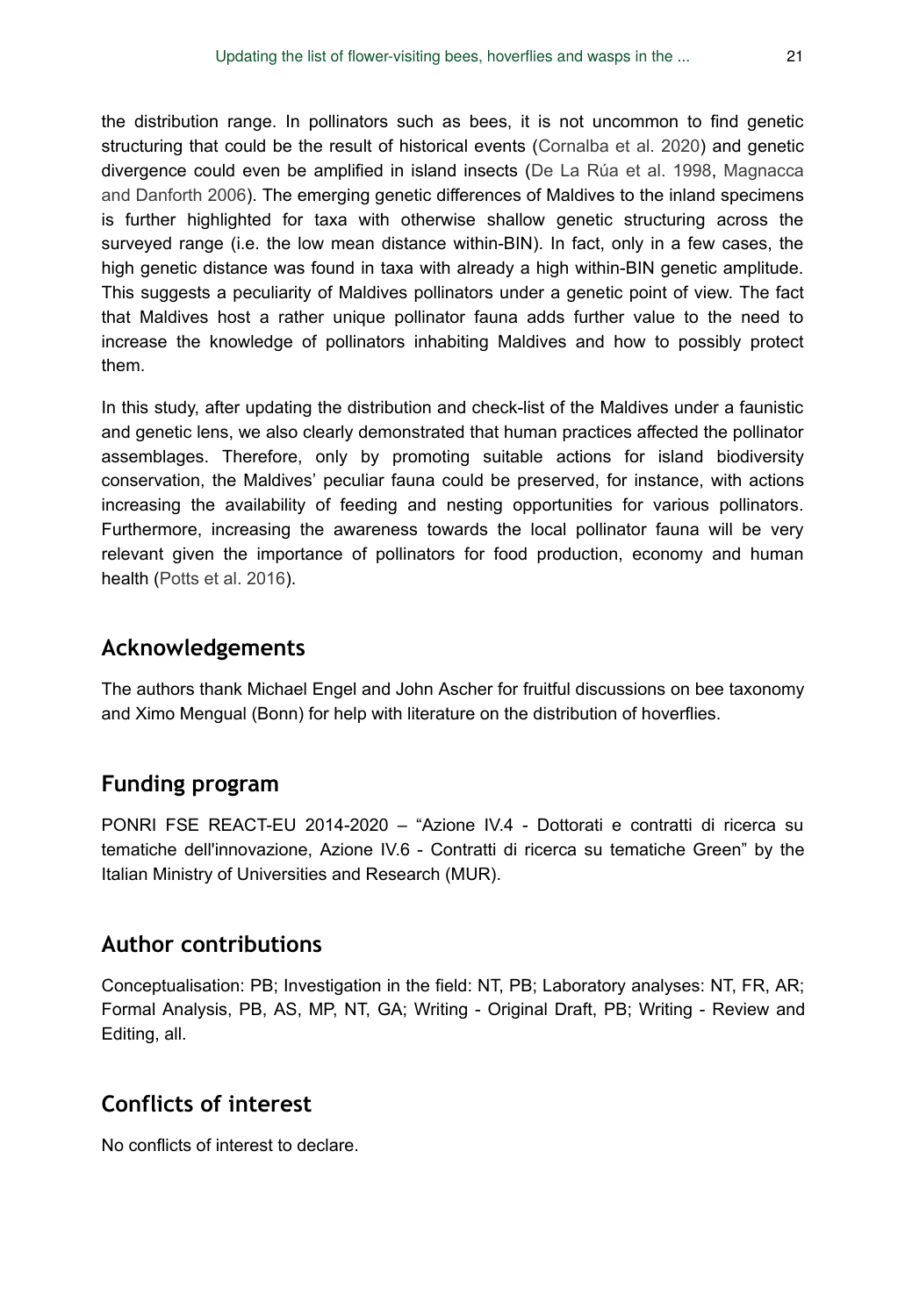## **References**

- <span id="page-21-3"></span>• Anderson RC (2009) Do dragonflies migrate across the western Indian Ocean? Journal of Tropical Ecology 25 (4): 347‑358.<https://doi.org/10.1017/S0266467409006087>
- <span id="page-21-4"></span>• Anderson RC, Bray N, Thomas S, Maher M (2016) First records of three seabirds for the Maldives. BirdingASIA 26: 129‑131.
- <span id="page-21-12"></span>• Ascher J, Risch S, Soh ZW, Lee JX, Soh EJ (2016) *Megachile* leaf-cutter and resin bees of Singapore (Hymenoptera: Apoidea: Megachilidae). Raffles Bulletin of Zoology Supplement 32: 33‑55.
- <span id="page-21-9"></span>• Bailey R, Khalil A, Chatikavanij V (2015) Estimating current and future groundwater resources of the Maldives. JAWRA Journal of the American Water Resources Association 51 (1): 112‑122.<https://doi.org/10.1111/jawr.12236>
- <span id="page-21-0"></span>• Biella P, Akter A, Ollerton J, Tarrant S, Janeček Š, Jersáková J, Klecka J (2019a) Experimental loss of generalist plants reveals alterations in plant-pollinator interactions and a constrained flexibility of foraging. Scientific Reports 9 (1). [https://doi.org/10.1038/](https://doi.org/10.1038/s41598-019-43553-4) [s41598-019-43553-4](https://doi.org/10.1038/s41598-019-43553-4)
- <span id="page-21-1"></span>• Biella P, Tommasi N, Akter A, Guzzetti L, Klecka J, Sandionigi A, Labra M, Galimberti A (2019b) Foraging strategies are maintained despite workforce reduction: A multidisciplinary survey on the pollen collected by a social pollinator. PLOS One 14 (11). <https://doi.org/10.1371/journal.pone.0224037>
- <span id="page-21-7"></span>• Biella P, Galimberti A (2020) The spread of *Bombus haematurus* in Italy and its first DNA barcode reference sequence. Fragmenta Entomologica 52 (1): 67-70. [https://](https://doi.org/10.4081/fe.2020.413) [doi.org/10.4081/fe.2020.413](https://doi.org/10.4081/fe.2020.413)
- <span id="page-21-13"></span>• Biella P (2022) Updating the list of flower-visiting bees, hoverflies and wasps in the central atolls of Maldives, with notes on land-use effects. Version 1.3. Biodiversity Data Journal. Occurrence dataset. Release date: 2022-5-12. URL: [https://doi.org/10.15468/](https://doi.org/10.15468/yrksyh) [yrksyh](https://doi.org/10.15468/yrksyh)
- <span id="page-21-2"></span>• Bissessur P, Baider C, Florens FBV (2017) Rapid population decline of an endemic oceanic island plant despite resilience to extensive habitat destruction and occurrence within protected areas. Plant Ecology & Diversity 10 (4): 293-302. [https://doi.org/](https://doi.org/10.1080/17550874.2017.1402382) [10.1080/17550874.2017.1402382](https://doi.org/10.1080/17550874.2017.1402382)
- <span id="page-21-6"></span>• Blüthgen P (1925) Die Bienengattung *Nomioides* Schenck. Stettiner Entomologische Zeitung 86: 1‑100.
- <span id="page-21-10"></span>• Bradley J, Betrem J (1966) Burmeister's work on Scoliidae with especial reference to types and synonymy (Hymenoptera: Scoliidae). Beiträge zur Entomologie 16 (1-2): 73-84. URL: [https://digitalcommons.usu.edu/bee\\_lab\\_bo/147](https://digitalcommons.usu.edu/bee_lab_bo/147)
- <span id="page-21-5"></span>• Cameron P (1901) Hymenoptera. In: Gardiner JS (Ed.) The fauna and geography of the Maldive and Laccadive archipelagoes: Being the account of the work carried on and of the collections made by an expedition during the years 1899 and 1900. Vol. 1. Cambridge University Press
- <span id="page-21-11"></span>• Carpenter J(M (1996) Distributional checklist of species of the genus *Polistes* (Hymenoptera, Vespidae, Polistinae, Polistini). American Museum novitates; no. 3188. American Museum Novitates 3188: 1‑40. URL: [https://digitallibrary.amnh.org/handle/](https://digitallibrary.amnh.org/handle/2246/3649) [2246/3649](https://digitallibrary.amnh.org/handle/2246/3649)
- <span id="page-21-8"></span>• Cornalba M, Biella P, Galimberti A (2020) DNA barcoding unveils the first record of *Andrena allosa* for Italy and unexpected genetic diversity in *Andrena praecox*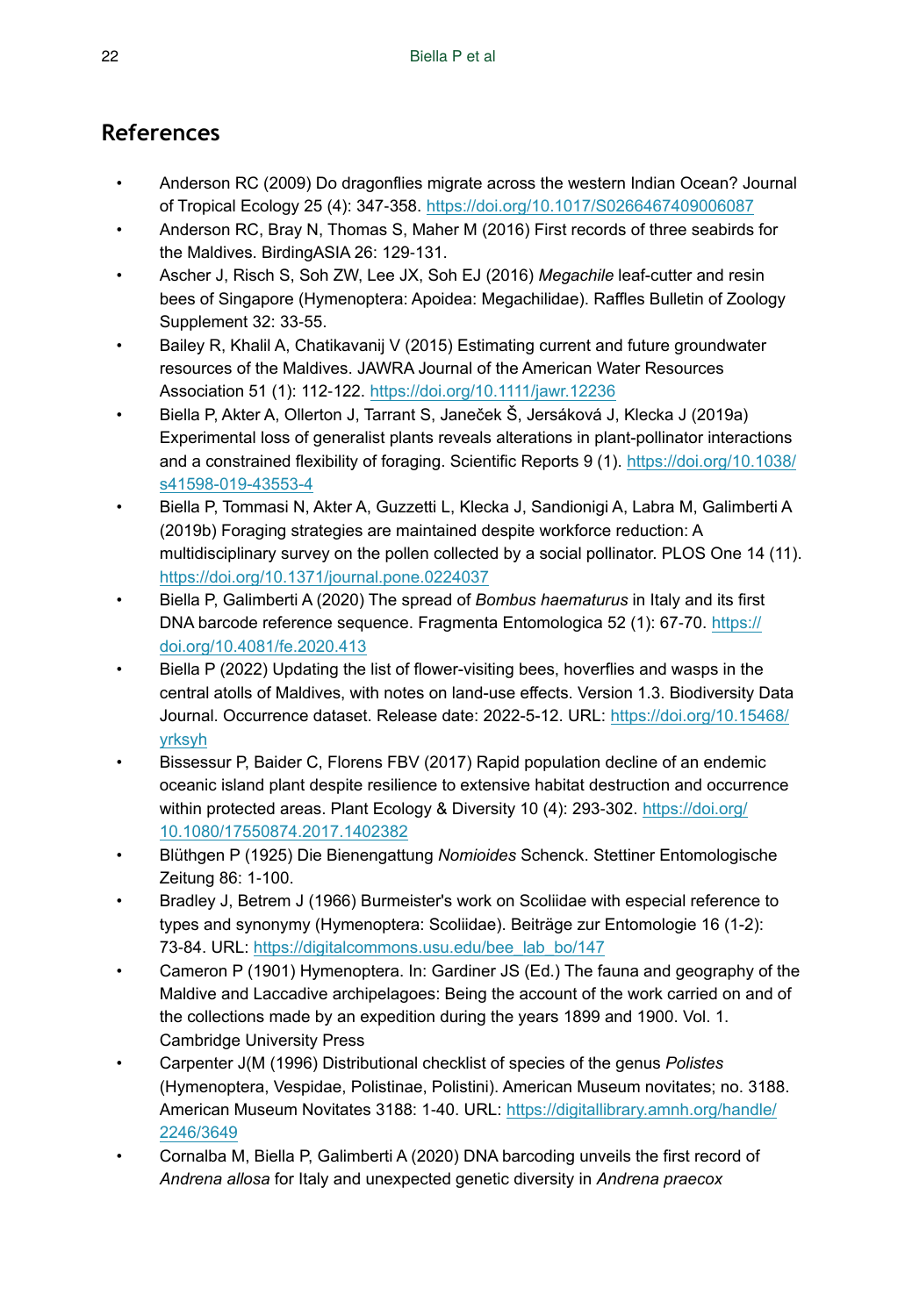(Hymenoptera: Andrenidae). Fragmenta Entomologica 52 (1): 71‑75. [https://doi.org/](https://doi.org/10.4081/fe.2020.414) [10.4081/fe.2020.414](https://doi.org/10.4081/fe.2020.414)

- <span id="page-22-14"></span>• De La Rúa P, Serrano J, Galián J (1998) Mitochondrial DNA variability in the Canary Islands honeybees (*Apis mellifera* L.). Molecular Ecology 7 (11): 1543‑1547. [https://](https://doi.org/10.1046/j.1365-294x.1998.00468.x) [doi.org/10.1046/j.1365-294x.1998.00468.x](https://doi.org/10.1046/j.1365-294x.1998.00468.x)
- <span id="page-22-4"></span>Factor A, Shafeega F (2010) Common plants of the Maldives. Live & Learn Environmental Education.
- <span id="page-22-2"></span>• Fallati L, Savini A, Sterlacchini S, Galli P (2017) Land use and land cover (LULC) of the Republic of the Maldives: first national map and LULC change analysis using remotesensing data. Environmental Monitoring and Assessment 189 (8): 1-15.
- <span id="page-22-13"></span>• Folmer O, Black M, Hoeh W, Lutz R, Vrijenhoek R (1994) DNA primers for amplification of mitochondrial cytochrome c oxidase subunit I from diverse metazoan invertebrates. Molecular Marine Biology and Biotechnology 3: 294‑299.
- <span id="page-22-7"></span>Gerlach J (2009) Family Syrphidae. In: Gerlach J (Ed.) The Diptera of the Seychelles Islands.
- <span id="page-22-8"></span>• Ghorpadé K (2019) Hover-flies (Diptera: Syrphidae) recorded from "Dravidia," or Central and Peninsular India and Sri Lanka: An annotated checklist and bibliography. In: Ramani S, Mohanraj P, Yeshwanth HM (Eds) Indian insects. [ISBN 978-0-429-06140-0]. <https://doi.org/10.1201/9780429061400-18>
- <span id="page-22-1"></span>• Harter DE, Irl SD, Seo B, Steinbauer M, Gillespie R, Triantis K, Fernández-Palacios J, Beierkuhnlein C (2015) Impacts of global climate change on the floras of oceanic islands – Projections, implications and current knowledge. Perspectives in Plant Ecology, Evolution and Systematics 17 (2): 160‑183. [https://doi.org/10.1016/j.ppees.](https://doi.org/10.1016/j.ppees.2015.01.003) [2015.01.003](https://doi.org/10.1016/j.ppees.2015.01.003)
- <span id="page-22-9"></span>• Huo KK (2020) Syrphidae. In: Yang D, Wang M, Li W (Eds) Species catalogue of China. Vol. 2. Animals. Insecta (VII). Diptera (3): Cyclorrhaphous Brachycera (I).
- <span id="page-22-3"></span>• Kaiser-Bunbury C, Mougal J, Whittington A, Valentin T, Gabriel R, Olesen J, Blüthgen N (2017) Ecosystem restoration strengthens pollination network resilience and function. Nature 542 (7640): 223‑227. <https://doi.org/10.1038/nature21071>
- <span id="page-22-6"></span>• Kevan DKM, Kevan P (1995) A preliminary record of orthopteroid insects of the Maldive Islands. Journal of Orthoptera Research223‑236.<https://doi.org/10.2307/3503480>
- <span id="page-22-5"></span>• Kitchen-Wheeler A, Ari C, Edwards A (2012) Population estimates of Alfred mantas ( *Manta alfredi*) in central Maldives atolls: North Male, Ari and Baa. Environmental Biology of Fishes 93 (4): 557‑575.<https://doi.org/10.1007/s10641-011-9950-8>
- <span id="page-22-0"></span>• Klein A, Vaissière B, Cane J, Steffan-Dewenter I, Cunningham S, Kremen C, Tscharntke T (2007) Importance of pollinators in changing landscapes for world crops. Proceedings of the Royal Society of London B: Biological Sciences 274 (1608): 303‑313. [https://](https://doi.org/10.1098/rspb.2006.3721) [doi.org/10.1098/rspb.2006.3721](https://doi.org/10.1098/rspb.2006.3721)
- <span id="page-22-12"></span>• Krombein K (1978) Biosystematic studies of Ceylonese wasps, II: A monograph of the Scoliidae (Hymenoptera: Scolioidea). Smithsonian Institution Press, Washington, D.C.
- <span id="page-22-10"></span>• Krombein K (1984) Biosystematic studies of Ceylonese wasps, VIII: A monograph of the Philanthidae (Hymenoptera: Sphecoidea). Smithsonian Institution Press, Washington, D.C..
- <span id="page-22-11"></span>• Krombein K, van der Vecht J (1987) Biosystematic studies of Ceylonese wasps, XVII: a revision of Sri Lankan and South Indian *Bembix* Fabricius (Hymenoptera: Sphecoidea: Nyssonidae). Smithsonian Institution Press, Washington, D.C..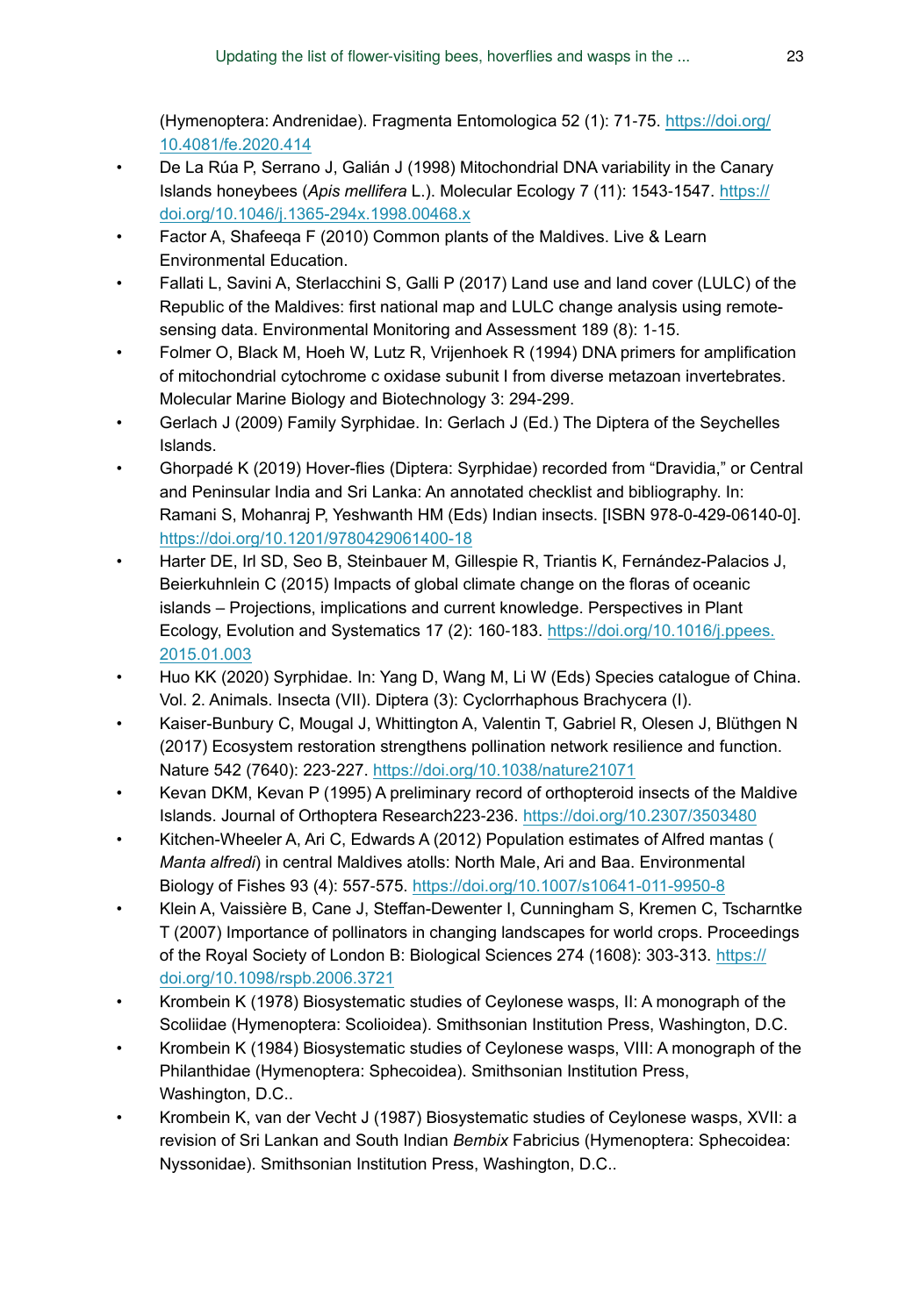- <span id="page-23-14"></span>• Leigh J, Bryant D (2015) popart: full-feature software for haplotype network construction. Methods in Ecology and Evolution 6 (9): 1110-1116. [https://doi.org/](https://doi.org/10.1111/2041-210X.12410) [10.1111/2041-210X.12410](https://doi.org/10.1111/2041-210X.12410)
- <span id="page-23-11"></span>• Lieftinck MA (1957) The identity of some Fabrician types of bees. Proceedings of the Koninklijke Nederlandse Akademie van Wetenschappen, Ser. C 60: 432‑450.
- <span id="page-23-12"></span>• Lieftinck MA (1964) The identity of *Apis aestuans* Linné, 1758, and related Old World carpenter-bees (*Xylocopa* Latr.). Tijdschrift voor Entomologie 107 (3): 137‑158.
- <span id="page-23-3"></span>• Lyneborg L, Barkemeyer W (2005) The genus *Syritta*: A world revision of the genus *Syritta* Le Peletier & Servilla, 1828 (Diptera: Syrphidae). Brill [https://doi.org/](https://doi.org/10.1163/9789004475212) [10.1163/9789004475212](https://doi.org/10.1163/9789004475212)
- <span id="page-23-10"></span>• Maa TC (1938) The Indian species of the genus *Xylocopa* Latr. (Hymenoptera). Records of the Indian Museum 40 (3): 265‑329.
- <span id="page-23-13"></span>Maa TC (1970) A revision of the subgenus Ctenoxylocopa (Hymenoptera: Anthophoridae). Pacific Insects 12: 723‑752.
- <span id="page-23-16"></span>• Magnacca K, Danforth B (2006) Evolution and biogeography of native Hawaiian *Hylaeus* bees (Hymenoptera: Colletidae). Cladistics 22 (5): 393‑411. [https://doi.org/](https://doi.org/10.1111/j.1096-0031.2006.00119.x) [10.1111/j.1096-0031.2006.00119.x](https://doi.org/10.1111/j.1096-0031.2006.00119.x)
- <span id="page-23-5"></span>• Mitra B, Roy S, Imam I, Ghosh M (2015) A review of the hover flies (Syrphidae: Diptera) from India. International Journal of Fauna and Biological Studies 2 (3): 61-73. URL: [https://www.faunajournal.com/archives/2015.v2.i3.B.120/a-review-of-the-hover-flies](https://www.faunajournal.com/archives/2015.v2.i3.B.120/a-review-of-the-hover-flies-syrphidae-diptera-from-india)[syrphidae-diptera-from-india](https://www.faunajournal.com/archives/2015.v2.i3.B.120/a-review-of-the-hover-flies-syrphidae-diptera-from-india)
- <span id="page-23-9"></span>• Murao R, Yeh W-C, Lu S, Sung I-H (2020) Discovery of *Lasioglossum albescens* (Smith, 1853) (Hymenoptera, Halictidae) from the Kinmen Islands, Taiwan. Check List 16 (4): 963‑967. <https://doi.org/10.15560/16.4.963>
- <span id="page-23-4"></span>• Natural History Museum (2014) Dataset: Collection specimens. Natural History Museum Data Portal (data.nhm.ac.uk). website <https://doi.org/10.5519/0002965>
- <span id="page-23-7"></span>• Nguyen LP, Dang H, Kojima J, Carpenter J (2014) An annotated distributional checklist of solitary wasps of the subfamily Eumeninae (Hymenoptera: Vespidae) of Vietnam. Entomologica Americana 120 (1): 7‑17.<https://doi.org/10.1664/13-RA-010.1>
- <span id="page-23-15"></span>• Oksanen J, Blanchet FG, Kindt R, Legendre P, O'hara RB, Simpson G, Solymos P, Stevens MHH, Wagner H (2018) vegan: community ecology package. R package version 2.4-6 URL:<https://CRAN.R-project.org/package=vegan>
- <span id="page-23-0"></span>• Ollerton J, Winfree R, Tarrant S (2011) How many flowering plants are pollinated by animals? Oikos 120 (3): 321‑326.<https://doi.org/10.1111/j.1600-0706.2010.18644.x>
- <span id="page-23-8"></span>• Pannure A, Belavadi V, Carpenter J (2016) Taxonomic studies on potter wasps (Hymenoptera: Vespidae: Eumeninae) of south India. Zootaxa 4171 (1): 1‑50. [https://](https://doi.org/10.11646/zootaxa.4171.1.1) [doi.org/10.11646/zootaxa.4171.1.1](https://doi.org/10.11646/zootaxa.4171.1.1)
- <span id="page-23-6"></span>• Pham PH, Kumar PG, Danilov Y (2015) Distributional checklist of sphecid wasps (Hymenoptera: Ampulicidae, Sphecidae, Crabronidae) from Vietnam. Linzer Biologische Beiträge 47 (2): 1581‑1599.
- <span id="page-23-1"></span>• Picanço A, Gil A, Rigal F, Borges PAV (2017) Pollination services mapping and economic valuation from insect communities: a case study in the Azores (Terceira Island). Nature Conservation 18 <https://doi.org/10.3897/natureconservation.18.11523>
- <span id="page-23-2"></span>• Pichon M, Benzoni F (2007) Taxonomic re-appraisal of zooxanthellate scleractinian corals in the Maldive Archipelago. Zootaxa 1441 (1): 21-33. [https://doi.org/10.11646/](https://doi.org/10.11646/zootaxa.1441.1.2) [zootaxa.1441.1.2](https://doi.org/10.11646/zootaxa.1441.1.2)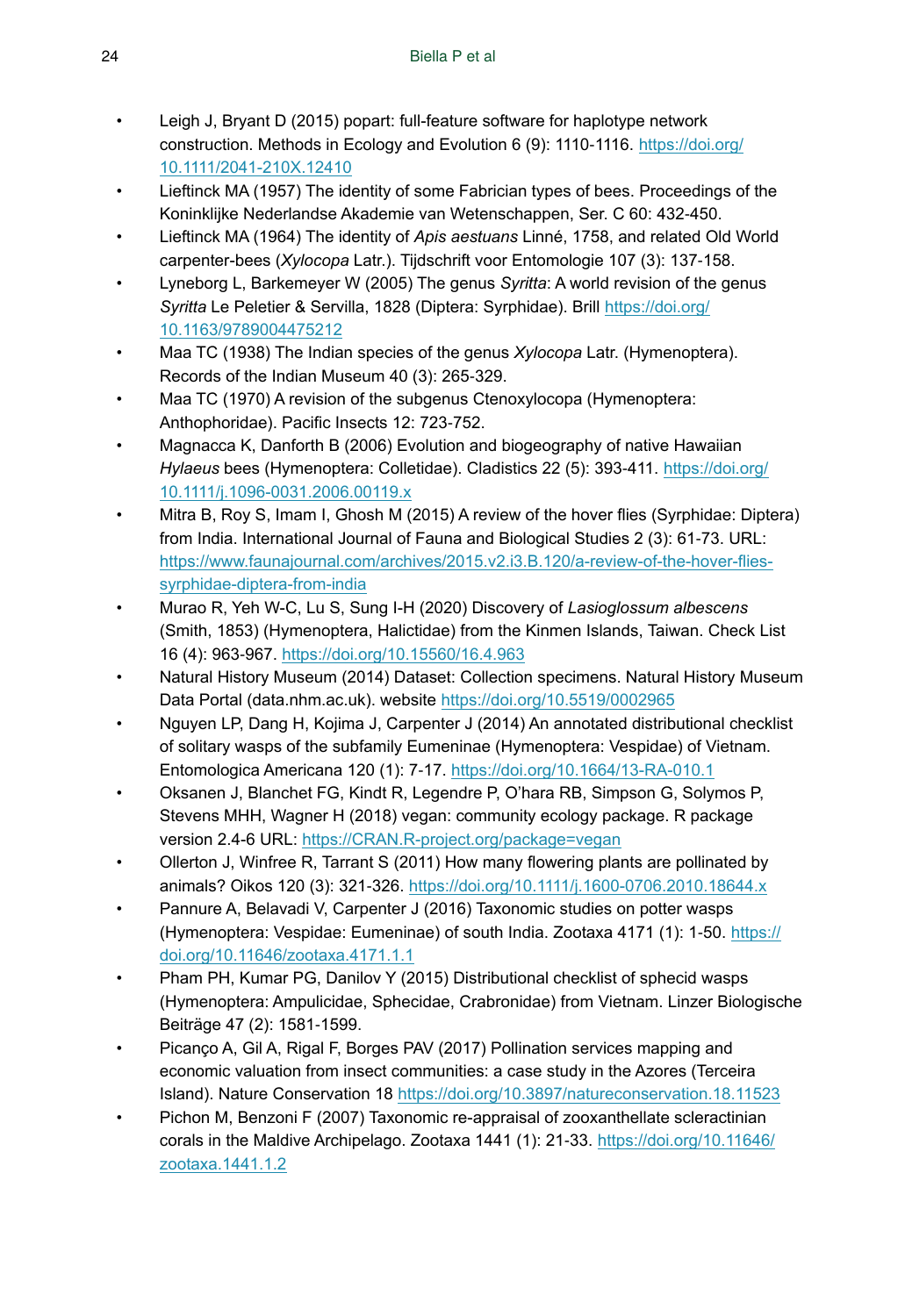- <span id="page-24-2"></span>• Porto RG, Cruz-Neto O, Tabarelli M, Viana BF, Peres C, Lopes AV (2021) Pollinatordependent crops in Brazil yield nearly half of nutrients for humans and livestock feed. Global Food Security 31 <https://doi.org/10.1016/j.gfs.2021.100587>
- <span id="page-24-0"></span>• Potts S, Imperatriz-Fonseca V, Ngo H, Aizen M, Biesmeijer J, Breeze T, Dicks L, Garibaldi L, Hill R, Settele J (2016) Safeguarding pollinators and their values to human well-being. Nature 540 (7632).
- <span id="page-24-6"></span>• Poulsen NR, Rasmussen C (2020) Island bees: do wood nesting bees have better island dispersal abilities? Apidologie 51 (6): 1006‑1017. [https://doi.org/10.1007/](https://doi.org/10.1007/s13592-020-00778-x) [s13592-020-00778-x](https://doi.org/10.1007/s13592-020-00778-x)
- <span id="page-24-14"></span>• Ratnasingham S, Hebert PD (2013) A DNA-based registry for all animal species: the Barcode Index Number (BIN) system. PLOS One 8 (7).
- <span id="page-24-9"></span>• Reyes S (1991) Revision of the bee genus *Braunsapis* in the Oriental region (Apoidea: Xylocopinae: Allodapini). The University of Kansas Science Bulletin 54: 179-207. [https://](https://doi.org/10.5962/bhl.part.19639) [doi.org/10.5962/bhl.part.19639](https://doi.org/10.5962/bhl.part.19639)
- <span id="page-24-3"></span>• Sánchez-Ortiz K, Taylor KJ, De Palma A, Essl F, Dawson W, Kreft H, Pergl J, Pyšek P, van Kleunen M, Weigelt P (2020) Effects of land-use change and related pressures on alien and native subsets of island communities. PLOS One 15 (12).
- <span id="page-24-7"></span>• Selvam V (2007) Trees and shrubs of the Maldives. FAO Regional Office for Asia and the Pacific, Bangkok. URL: <https://www.cabdirect.org/cabdirect/abstract/20083005552>
- <span id="page-24-13"></span>• Shiokawa M (2008) Synopsis of the bee genus *Ceratina* (Insecta: Hymenoptera: Apidae) in Nepal, with descriptions of five new species and one new subspecies. Species Diversity 13 (4): 201‑220. <https://doi.org/10.12782/specdiv.13.201>
- <span id="page-24-1"></span>• Silva FDS, Carvalheiro LG, Aguirre-Gutiérrez J, Lucotte M, Guidoni-Martins K, Mertens F (2021) Virtual pollination trade uncovers global dependence on biodiversity of developing countries. Science Advances 7 (11).<https://doi.org/10.1126/sciadv.abe6636>
- <span id="page-24-5"></span>• Spengler A, Hartmann P, Buchori D, Schulze C (2011) How island size and isolation affect bee and wasp ensembles on small tropical islands: a case study from Kepulauan Seribu, Indonesia. Journal of Biogeography 38 (2): 247-258. [https://doi.org/10.1111/j.](https://doi.org/10.1111/j.1365-2699.2010.02395.x) [1365-2699.2010.02395.x](https://doi.org/10.1111/j.1365-2699.2010.02395.x)
- <span id="page-24-12"></span>• Ssymank A, Jordaens K, Marc De Meyer, Reemer M, Rotheray G (2021) Syrphidae. In: Kirk-Spriggs AH, Sinclair BJ (Eds) Manual of Afrotropical Diptera. Vol. 3. Brachycera— Cyclorrhapha, excluding Calyptratae.
- <span id="page-24-4"></span>Steibl S, Laforsch C (2019) Disentangling the environmental impact of different human disturbances: a case study on islands. Scientific Reports 9 (1). [https://doi.org/10.1038/](https://doi.org/10.1038/s41598-019-49555-6) [s41598-019-49555-6](https://doi.org/10.1038/s41598-019-49555-6)
- <span id="page-24-8"></span>• Steibl S, Ballarin F, Nadolny A, Laforsch C (2020) First record of a wolf spider, *Draposa lyrivulva* (Bösenberg & Strand 1906) (Araneae: Lycosidae), from the Maldivian Islands, Indian Ocean. Acta Arachnologica 69 (2): 115‑119. <https://doi.org/10.2476/asjaa.69.115>
- <span id="page-24-15"></span>• Steibl S, Franke J, Laforsch C (2021) Tourism and urban development as drivers for invertebrate diversity loss on tropical islands. Royal Society Open Science 8 (10). <https://doi.org/10.1098/rsos.210411>
- <span id="page-24-11"></span>• Stuckenberg BR (1954) The *Paragus serratus* complex, with descriptions of new species (Diptera: Syrphidae). Transactions of the Royal entomological Society of London 105 (17): 393‑422.<https://doi.org/10.1111/j.1365-2311.1954.tb00770.x>
- <span id="page-24-10"></span>• Sujanapal P, Sankaran KV (2016) Common plants of Maldives. Bangkok: Food and Agriculture Organization of the United Nations and Kerala Forest Research Institute.